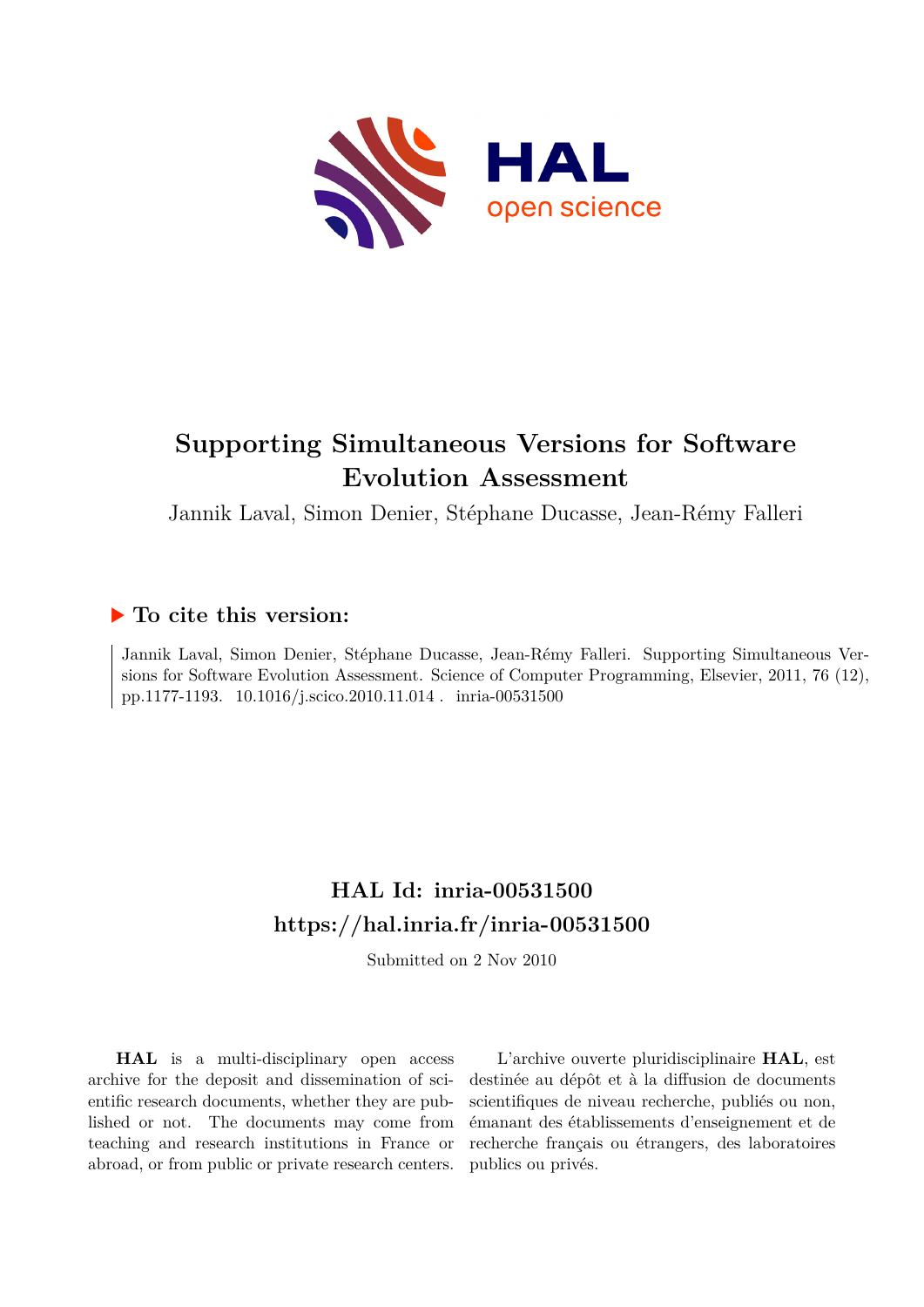### Supporting Simultaneous Versions for Software Evolution Assessment

Jannik Laval<sup>a</sup>, Simon Denier<sup>a</sup>, Stéphane Ducasse<sup>a</sup>, Jean-Rémy Falleri<sup>a</sup>

*<sup>a</sup>RMoD Team, INRIA Lille - Nord Europe, France, http://rmod.lille.inria.fr - Accepted to SCP Journal of Science of Computer Programming*

#### Abstract

When reengineering software systems, maintainers should be able to assess and compare *multiple* change scenarios for a given goal, so as to choose the most pertinent one. Because they implicitly consider one single working copy, revision control systems do not scale up well to perform *simultaneous* analyses of *multiple* versions of systems. We designed Orion, an interactive prototyping tool for reengineering, to simulate changes and compare their impact on multiple versions of software source code models. Our approach offers an interactive simulation of changes, reuses existing assessment tools, and has the ability to hold multiple and branching versions simultaneously in memory. Specifically, we devise an infrastructure which optimizes memory usage of multiple versions for large models. This infrastructure uses an extension of the FAMIX source code meta-model but it is not limited to source code analysis tools since it can be applied to models in general. In this paper, we validate our approach by running benchmarks on memory usage and computation time of model queries on large models. Our benchmarks show that the Orion approach scales up well in terms of memory usage, while the current implementation could be optimized to lower its computation time. We also report on two large case studies on which we applied Orion.

#### 1. Introduction

Software architecture evolution, change impact analysis, software quality prediction, remodularization are important tasks in a reengineering process [BA96]. They often require developers to make choices about future system structure such as changing the dependencies between packages. While software maintainers would greatly benefit from the possibility to *assess different choices*, in practice they mostly rely on experience or intuition because of the lack of approaches providing comparison between possible variations of a change. Software reengineers do not have the possibility to easily *apply analyses on different version branches of a system and compare them* to pick up the most adequate changes.

In an ideal world, it should be possible to compare multiple futures of a system in presence of different changes and choices. In this setting, a typical reengineering session would look like the following: the reengineer launches a visualization to get an overview and detect problems, performs analyses (assessing quality, running cluster analyses to get a better organization, computing software metrics, . . . ), simulates some changes, and iterates this whole process a couple of times. After each step, the reengineer reruns his tools (visualization, analyses, . . . ) on the original model or any *possible future* versions to assess whether the proposed changes have a positive impact on the system. When one change does not offer the expected added value or bring unexpected drawback, the reengineer rollbacks to a previous version and starts over with new changes. He can also compare different alternatives using various indicators (quality model, software metrics, software visualization) and finally decide which among all of these possible futures is the one he settles on [MT04].

What we can see from this scenario is that there is a need to (1) *navigate* into *multiple, alternative* futures of the same system, (2) *apply various analyses on such futures*, and (3) *compare results* of such analyses. Since we want to be able to manipulate different futures of the same system *simultaneously*, directly changing source code to build each alternative does not scale up. There is a need for a software model of the source code that allows a reengineer to perform the operations mentioned above.

Usually reengineering tools use an internal representation of the source code (AST for refactoring engine, simpler source code meta-models for others) [CI90]. Similarly our approach is based on a source code model on which source code changes are applied interactively. We present an approach which allows reengineers (1) to create several futures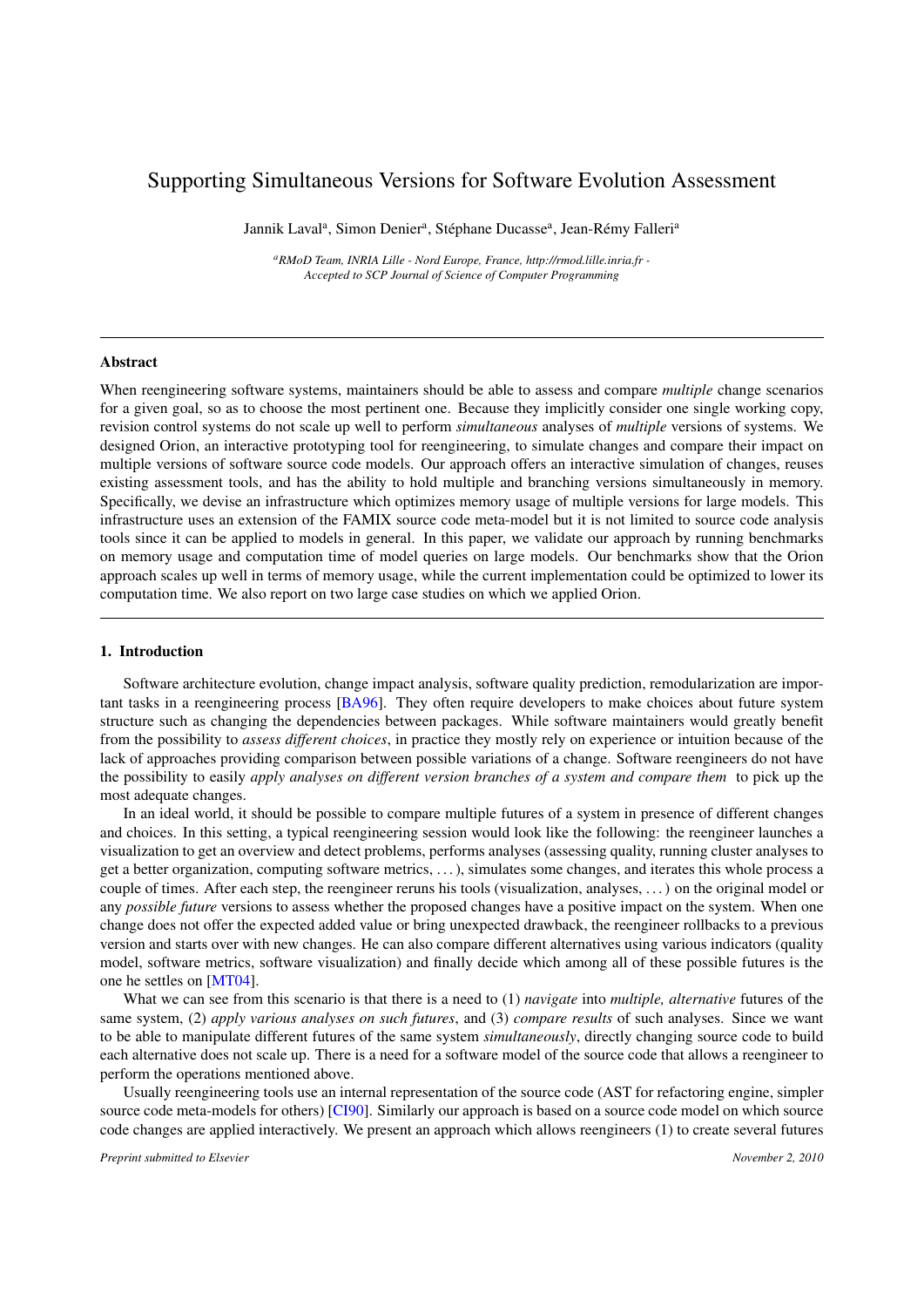by performing changes and (2) compare them. Each future is a full-fledged model which can be assessed through usual software metrics, quality models, visualization... Of course versioning systems have supported branching for decades. We propose to be able to navigate and apply changes to possible futures or branches without actually committing them in a code repository. Specifically, we propose an infrastructure which optimizes memory usage of multiple versions for large models, enabling to work interactively on multiple models. Moreover, the concepts supporting our infrastructure are generic enough to blend in many meta-models. Existing tools can be reused on top of such versioned models without adaptation.

In this paper we raise the problem of the scalability of such multiple futures and branching versions: is the scenario described above possible and practical on large systems? This question can be declined at the implementation level and at the user level. First, what do reengineers expect during the workflow, what tools do they need and what kind of feedback should tools provide? Second, what is the infrastructure to put in place to support it efficiently? How to support model manipulations (edition, analyses) of large source code models with many small modifications (class changes, method changes)? A naive implementation is to make a copy of the original model for each future version and to modify the copies. However, with this naive approach a lot of memory is wasted by copying unchanged model entities. For example, modifying one package in a system with 100 packages would imply 99 useless copies. A first theoretical analysis has been realized where different approaches are compared with respect to space and time costs [LDDK09]. It shows that a simple delta between models does not work.

This paper presents in Section 2 our vision for reengineering. Section 3 details the principles and challenges of the model-based infrastructure supporting our approach and Section 4 gives code samples of the critical parts. Section 5 provides benchmarks about the scalability of the model compared to a naive full copy approach as well as brief reports about two large case studies. In Section 6, we discuss how our vision could be done (less efficiently) with revision control systems. Section 7 presents related work and Section 8 concludes this paper.

#### 2. Orion vision for reengineering support

In this section we present the vision behind this work. We motivate it with a scenario and draw requirements for the implementation of such a vision.

#### *2.1. Efficiency in reengineering*

A reengineer has basically four forces driving his work. He should: (1) identify issues, (2) solve issues, (3) avoid regression of the system, and (4) minimize costs of change [BA96]. While the first three items are checked externally (bug report, review, tests), the reengineer has larger latitude to assess changes and their cost. Often there are multiple solutions to solve an issue, and assessing the most adequate one is a challenge of its own. The reengineer usually relies on his experience and intuition to select the most promising candidate.

#### *2.2. Motivating scenario*

We describe now a scenario dealing with reengineering package dependencies, especially the removal of cyclic dependencies between packages. From the scenario, we extract general requirements for the Orion approach *i.e.,* the simultaneous analyses and comparison of multiple versions of the system and illustrate them with examples.

*A relevant scenario.* Our experience with identification and removal of cycles in large software systems [LDDB09] shows us that one of the key challenges is to eliminate a cycle without creating a new one. Let us take an example from Moose, a platform for software analyses and reverse engineering [NDG05] (See Figure 1.a). In the original model, we are interested in three packages, two classes, and the two methods Model::inferNamespaceParents and Model::allNamespaces<sup>1</sup>. The black arrow from inferNamespaceParents indicates a reference to class Namespace. The gray arrow from inferNamespaceParents indicates an invocation of method allNamespaces. They create a dependency from package Moose-Core to respectively package Famix-Core and package Famix-Extensions. The dotted arrows from Famix-Core to Moose-Core and from Famix-Extensions to Famix-Core indicate dependencies of the same

<sup>1</sup>Notice that *allNamespaces* is defined in a different package than its parent class. This feature called *class extension* (or *partial class*) is especially useful to make packages more modular.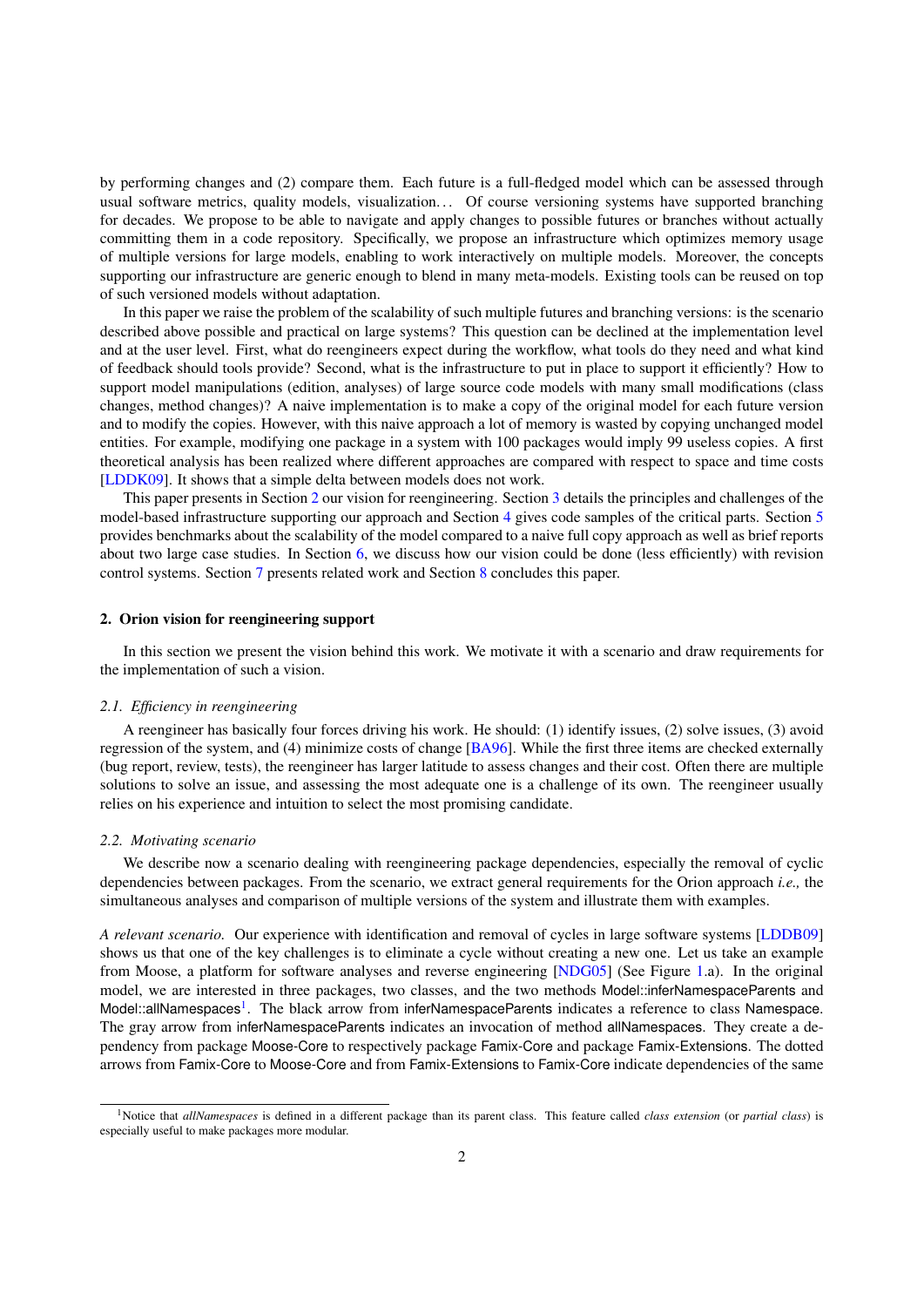kinds seen at package level (coming from classes not shown in the figure). Altogether, the three packages make a strongly connected component. This component can be decomposed into two circuits: Moose-Core depends on Famix-Core and reciprocally, but Moose-Core also depends on Famix-Extensions, which depends on Famix-Core, which comes back to Moose-Core.



Figure 1: a) two circuits between three packages; b) a change that removes two circuits but creates a new one; c) a change that effectively removes two circuits.

*Possible changes.* In Figure 1.b, inferNamespaceParents, which is directly involved in one cycle, is changed into a class extension in package Famix-Core. As a consequence both previous cycles are broken since there is no dependency coming out of Moose-Core. The reference to Namespace is now internal to Famix-Core. However, the invocation escapes the package and a new cycle is actually created between Famix-Core and Famix-Extensions. Overall, this solution is possible but not good, because the new cycle is a regression.

In Figure 1.c, inferNamespaceParents is changed into a class extension in package Famix-Extensions. Now the invocation is internal to Famix-Extensions, while the reference escapes the package but "blends" into the existing dependency from Famix-Extensions to Famix-Core. No new dependency is created at package level, while the two previous circuits are effectively removed. In this case, a *single* cheap change cuts two circuits, which is a very positive outcome.

#### *2.3. Requirements*

From the preceding scenario, we extract a list of requirements. In general, removing cycles is hard because predicting the full impact of a change is difficult, be it positive or negative as illustrated in the above example. From this experience, we see that having the possibility to compare two solutions applied to the same original code model would help reach a decision. Taking such scenario as an illustration, we extract the following requirements for an infrastructure supporting this vision.

The reengineer needs access to different tools to assess the current situation: system structure (as a diagram or other visualizations), algorithms, metrics, queries to compute relationships between entities of the system. For our example, one needs graph algorithms such as Tarjan [Tar72] to compute cycles between packages. This also implies running queries over the entities of the model to build the graph of dependencies between packages. We develop a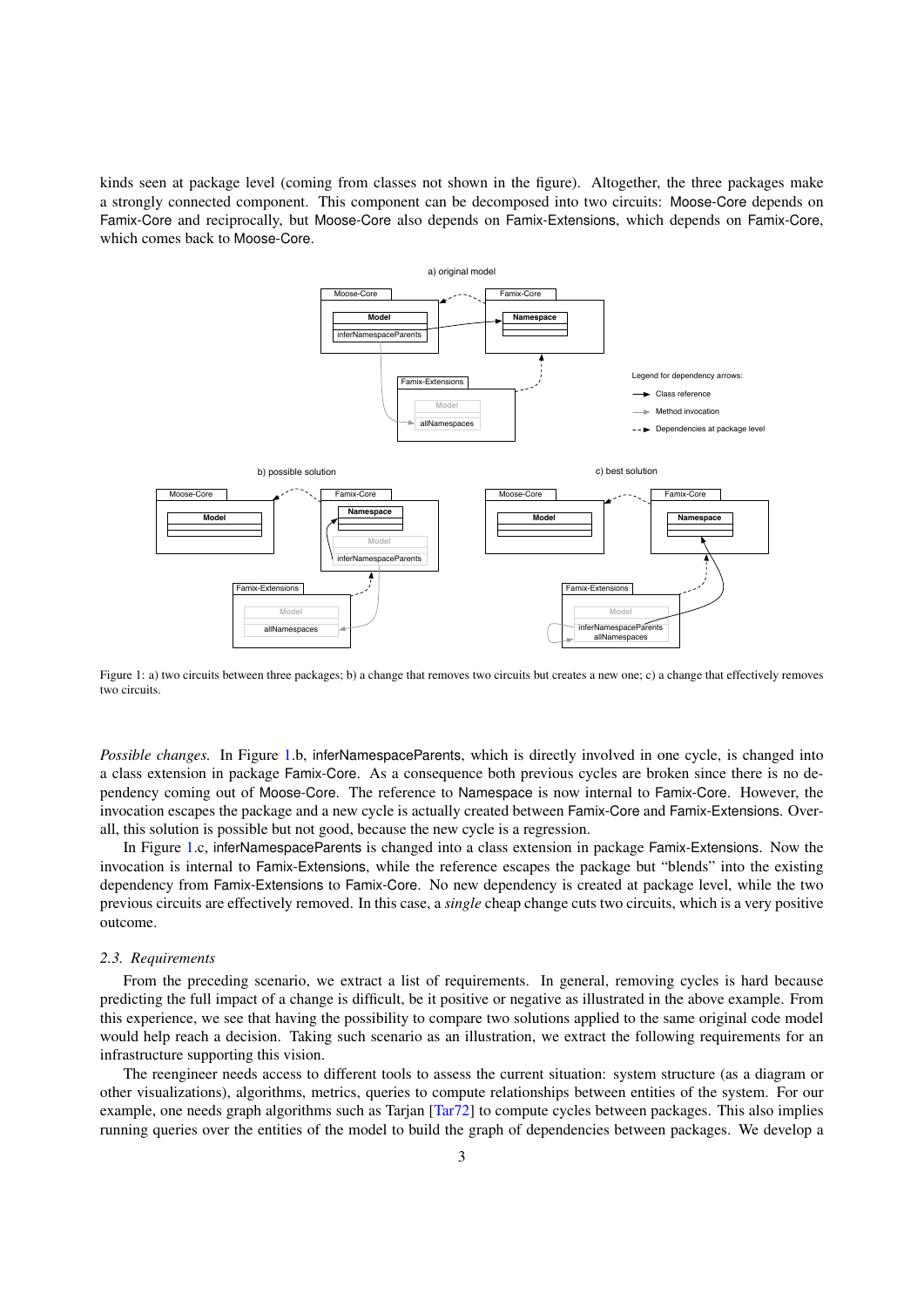dedicated visualization using Dependency Structural Matrix to analyze in details cyclic dependencies between packages [LDDB09]. Metrics such as the number of cycles (as strongly connected components in the graph) are also useful to provide a quick assessment of system status.

#### [Req1] *The reengineer needs specific tools to assess the current situation.*

The reengineer needs change actions to derive new versions of the system. Such actions have to be at the appropriate level of granularity for the task at hand. For example, changing package dependencies can involve many actions at different levels: moving classes around, moving methods between classes, merging/splitting packages. Tackling the problem of cohesion and coupling in classes requires more fine-grained actions to split methods and move attributes.

#### [Req2] *Reengineering actions must have suitable outcome and granularity for the task at hand and need for a catalog of such actions.*

The reengineer needs to run the same set of tools on the original model and on derived versions to analyze the new systems and assess whether he reached his goals. He then can decide to stop and select this version, continue working on this version, mark it as a "landmark" and derive from it a new version to work on, or come back to another version and starts in a new direction. For example, an often unforeseen yet common consequence of cycle removal is the creation of a new cycle in another place (see Figure 1.b). At this point, the developer has two possibilities: he continues to work on this version to also remove the new cycle; or, he considers this new cycle too costly to fix and comes back to a previous version to work out a different solution.

#### [Req3] *Tools should run indifferently on the derived versions as on the original model.*

#### [Req4] *The reengineer can navigate between versions and start branches wherever he needs.*

The reengineer needs to assess what changed between two versions, to follow the impact of a change on the system and the progression towards a goal. This involves the same assessments as in *[Req1]* with a focus on change: changed entities directly impacted by the actions, but also changed properties of the system, or difference between two measures of a metric. He may eventually design custom tools, such as dedicated visualizations, to look at changes from the point of view of his task. For example, after performing a change, the reengineer should be informed of the destruction and creation of cycles. He can follow his overall progression by looking at the total number of cycles for each version.

#### [Req5] *The reengineer needs custom tools to assess changes between versions.*

Finally, the reengineer settles on a version and wants to create this version starting from the original model. He needs the sequence of actions to apply, derived from the branch of the selected version.

#### [Req6] *The reengineer needs a way to select and apply the appropriate changes.*

*[Req1, Req2, Req5]* stress the fact that the reengineer needs specific tools appropriate for the task at hand. Developing tools is costly, thus being able to *reuse existing tools* is an important asset for any reengineering infrastructure. On the other hand, *[Req3, Req4, Req6]* do not depend on the kind of task, and define the requirements for a generic reengineering infrastructure. In the following subsection, we present how the Orion approach embodies the above requirements. This presentation shows how specific requirements for the task of cycle removal and generic requirements for reengineering interplay in the front-end user interface. The remainder of the paper is dedicated to a more in-depth review of how Orion manages the generic requirements.

#### 3. Orion design and dynamics

This section presents the design and challenges for the realization of Orion requirements. We first present the meta-model of Orion as well as its efficient implementation using shared entities: to save memory space and creation time, entities which do not change are shared between different versions of the model. We explain the creation of a new version and the dynamics of actions on a version. Finally, we detail how queries are resolved in the context of multiple versions and shared entities. In particular, we show that a model should be *navigated from one specific* version even if a query may navigate to shared elements that are reused from older versions. Note that the infrastructure we present is not specific to source code meta-model but can be applied to any meta-model.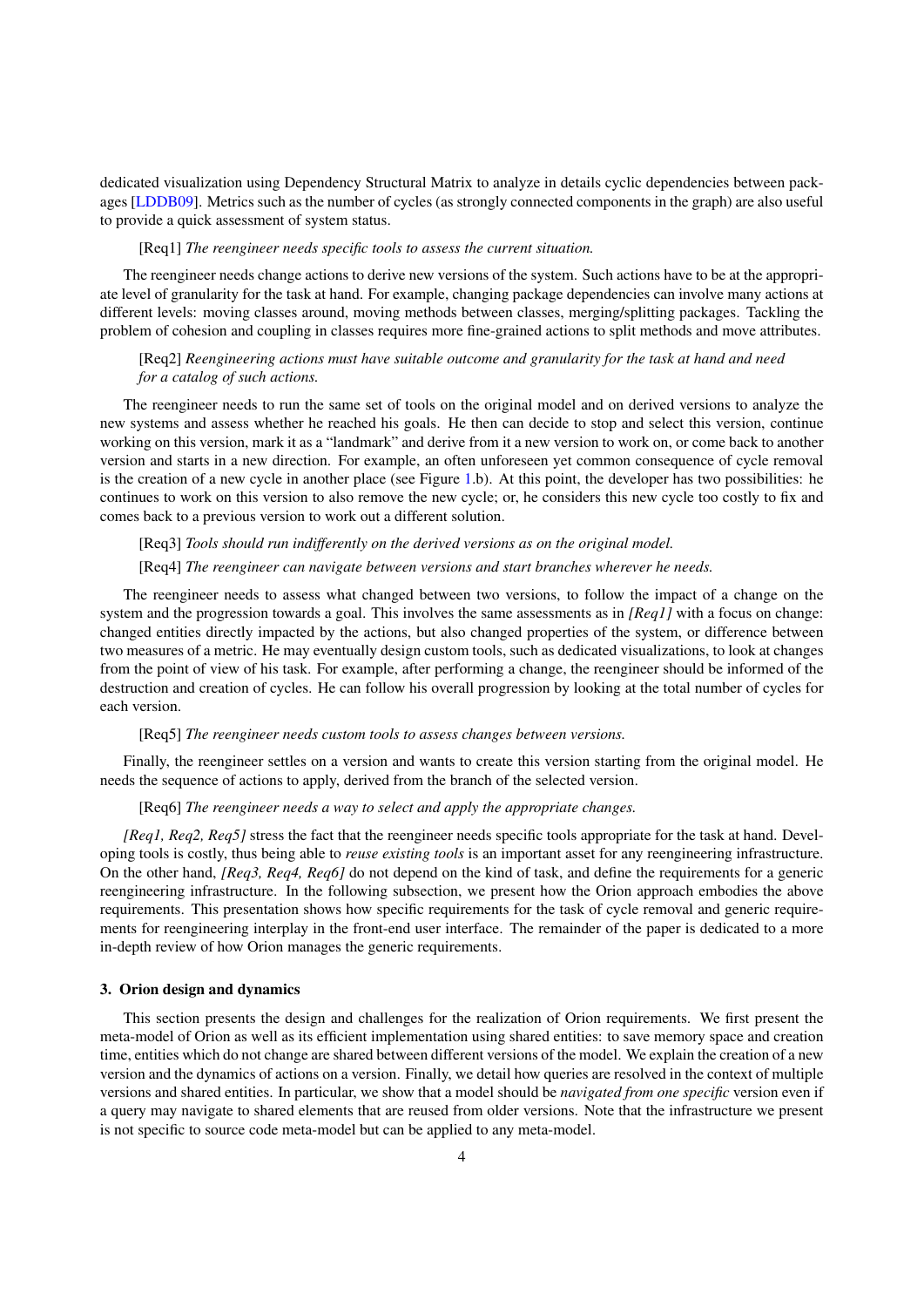#### *3.1. Orion meta-model: core and FAMIX integration*

*Orion core meta-model.* The Orion approach is built around the three main elements shown in bold in Figure 2 (OrionModel, OrionEntity, and OrionAction). One instance of OrionModel stands for one version of the system. Each version points to its parentVersion, building a tree-like history of the system. The tree root represents the original model and contains all entities from the current source code. Hence, a version derives from a single parent but can have multiple children as concurrent versions are explored. Each OrionModel owns its OrionEntities. The system also contains a single OrionContext, which points to the current version on which the reengineer is working. Thus, navigating between versions is as easy as changing the OrionContext to point to the wanted version *[Req4]*.



Figure 2: Orion meta-model.

An OrionEntity represents a structural entity or a reified association between entities in the model. Orion entities represent the level of abstraction upon which reengineering actions are performed. For the task reported in this paper, we support four kinds of entities: OrionClass, OrionMethod, OrionPackage, OrionNamespace, and four kinds of association: OrionReference (from one class to another), OrionInvocation (of method), OrionInheritance, and OrionAccess (from a method to a variable).

Each OrionEntity has an orionID which is unique across all versions. A newly created entity receives a new, unique orionID. A changed entity keeps the same orionID as its ancestor. This identifier allows Orion to keep track of changed entities between different versions of the system.

OrionAction is the superclass for different kinds of actions. We distinguish between AtomicActions such as "remove a method", "move a class", or "create a package", and CompositeActions such as "merge two packages" or "split a class", built using a composite pattern. An instance of OrionAction runs to modify the current version but also stores information about the execution of an action (current version, target entity, specific parameters of the action) to keep track of changes. When executed, an action runs on the current model in OrionContext and modifies the entities in place.

*FAMIX meta-model integration.* Orion is an extension of FAMIX, a family of meta-models which are customized for various aspects of code representation (static, dynamic, history). FAMIX core describes the static structure of software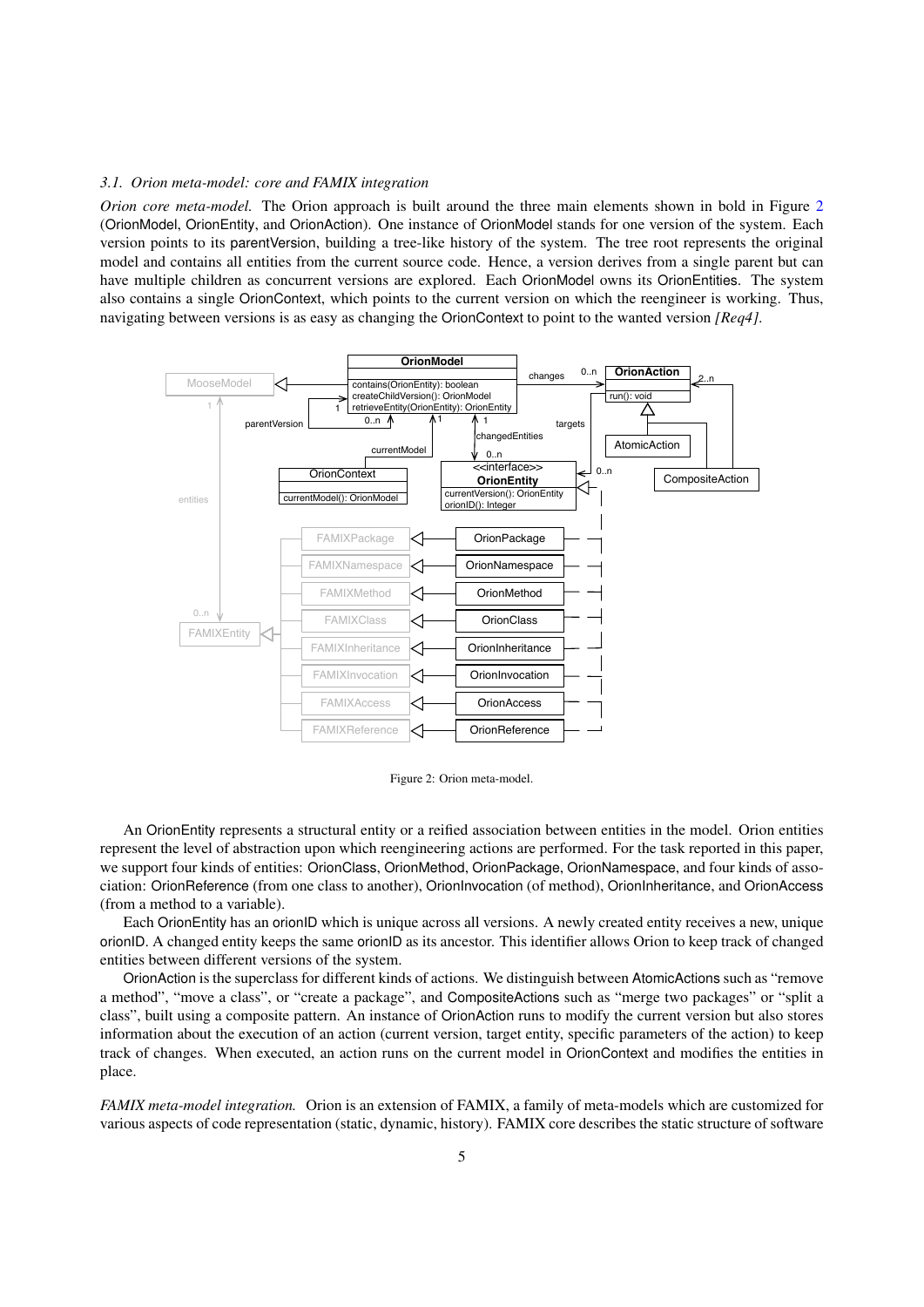systems, particularly object-oriented software systems<sup>2</sup>. Extending FAMIX is a major asset of Orion as it allows us to reuse tools and analyses developed on top of FAMIX [DGKR09]. Especially, it fulfills requirement *[Req3]* which states that *tools should run indifferently on the derived versions as on the original model*.

In practice, the original model is created as a regular FAMIX model before being imported into Orion. During the import, FAMIX entities upon which actions can be applied are converted to their corresponding Orion entities. Other FAMIX entities which currently do not support OrionAction are directly included in the Orion model (for example, FamixVariable and FamixParameter). An Orion model deals seamlessly with both FAMIX entities and Orion entities.

#### *3.2. The need for sharing entities between versions*

Models for reengineering are typically large because they reify lots of information to perform meaningful analyses. For example, one system under study with Orion is Pharo<sup>3</sup>, an open-source Smalltalk platform comprising 1800 classes in <sup>150</sup> packages. Its FAMIX representation counts more than <sup>800</sup>, <sup>000</sup> entities, because it includes entities for variables, accesses, invocations. . . It becomes a major concern for an approach such as Orion, because we need several such models in memory to enable an interactive experience for the reengineer. In the following, we briefly review some of the strategies we analyzed in [LDDK09] and explain the dynamics of our model with shared entities.

The most straightforward strategy is the full copy, where a version is created by copying all entities from its parent version. Then two versions are two independent models in memory and tools run as-is on each model. However, this approach has a prohibitive cost both in term of memory space and creation time. In early experiments analyzing Pharo, each model took 350Mo in memory and, more annoyingly, copy took more than one hour to allocate and create the <sup>800</sup>, <sup>000</sup> instances for each version. This was useless in the context of our approach.

Another common strategy is the partial copy approach. The principle is to copy only the entity changed as well as the entities connected to it, so that they still make a consistent graph in the current version. Unfortunately, this view does not hold in the FAMIX meta-model where all entities are transitively connected together through their relationships (each class representation points to its methods while each method representation points to its parent class). Thus, copying an entity and its linked partners comes back to copying the full model.

Our solution is a variation of the partial copy approach, but requires an adaptation of the access of entities through links. The trade-off is between the memory cost of large models and the time cost of running queries on such models. Only entities which are directly changed are copied (then modified) in our approach. Other entities are left unchanged in their version, making the copy "sparse" and efficient. Changed and unchanged entities are reachable from the current version through a reference table, which is copied from the parent when creating the new version and modified by actions. Thus entities are effectively shared across different versions. However, dynamics are more complex than a simple Copy-on-Write standard approach as explained below.

Figure 3 illustrates how an Orion system manages the three kinds of change for an entity: creation, change, and deletion. Figure 3.a shows the original model with four OrionEntities with orionId 1 to 4; the light gray area on the left represents the reference table, which holds pointers to each OrionEntity. Figure 3.b shows a child version where entity 5 has been created; the reference table holds a new pointer to entity 5 at the end (gray rectangle). Entities 1 through 4 are still accessible from the reference table. Figure 3.c shows another version where entity 4 has changed. Consequently, a new entity 4 appears in the version and the reference in the table is replaced with the newer pointer. Figure 3.d shows a version where entity 3 has been deleted. Only the pointer to entity 3 is really removed from the reference table, making the entity unreachable and effectively deleted from this version.

Table 1 summarizes the pros and cons of the above approach for our constraints. Numbers in parenthesis refer to the Pharo case study, which is our largest case to date with <sup>800</sup>, <sup>000</sup> entities per model.

#### *3.3. Running queries in presence of shared entities*

Queries are the foundations for tools as they enable navigation between entities of the model. Basic queries represent direct relationships between entities: a class can be queried for its methods, a method can be queried for its outgoing invocations (*i.e.,* method calls within the method), a package for its classes, . . . More complex queries made by tools are composed from such queries.

<sup>2</sup> see [DTD01] and <http://www.moosetechnology.org/docs/famix>

<sup>3</sup><http://www.pharo-project.org/home>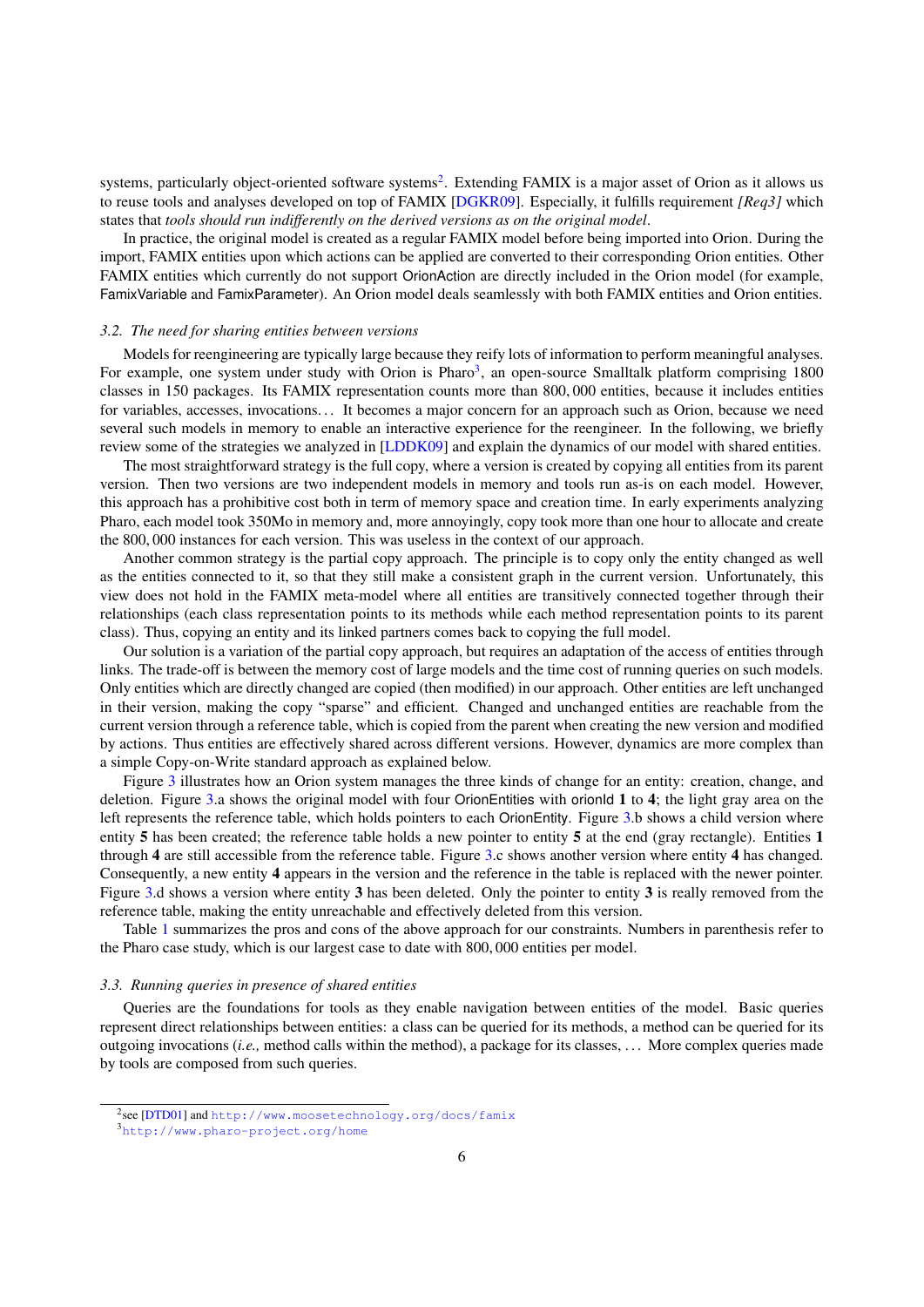

Figure 3: Illustration of Orion dynamics through different changes (creation, change, deletion).

| Approach            | creation cost for new version   | memory cost for x versions               | access cost to an entity |
|---------------------|---------------------------------|------------------------------------------|--------------------------|
| Full<br>in<br>copy  | copying all entities (70 min-   | $x^*$ original size (350 Mo per version) | direct access            |
| <b>FAMIX</b>        | utes)                           |                                          |                          |
| Scarce copy + table | copying the reference table (30 | original model size $+x$ times reference | table look-up            |
| look-up in Orion    | seconds)                        | $tables + size of each changed entity$   |                          |
|                     |                                 | $(350Mo + around 10Mo per version)$      |                          |

Table 1: Comparison between copy model and shared entity model in the case of Pharo.

Sharing entities across different models have an important impact on the way queries are run in a version. In particular, starting from a given version, a query may run on shared entities from older versions: results returned by such shared entities must always be interpreted in the context of the starting version, as older entities may link to entities which have changed since. This specific aspect makes our solution more subtle to implement than a simple Copy-on-Write. The challenge of running queries over shared entities is summarized as follows:

- 1. basic queries retrieve entities which may or may not reside in a parent version;
- 2. then Orion should resolve each retrieved entity to its most recent entity (sharing the same orionId) reachable from the current version.

The challenge is akin to late binding in object-oriented languages. An entity residing in a parent version is always interpreted in the context of the current version where the query is run, same as a method invocation is always resolved against the dynamic class of this, even when the call comes from a method in a superclass. In our solution, there is no look-up through parent versions to resolve the most recent entity, but a direct access through the reference table of the current version.

*Example: some changes.* Let us illustrate this challenge with the following case. In Figure 4, two changes are applied on the original model v1 (top diagram): a class deletion (class Student is removed in version v2) and a method move between classes (method speak() moves from Professor to Person).

The deletion action directly impacts the parent package Actor. In the new version v2, class Student is removed and package Actor should be updated so that it does not reference Student. First, v2.Actor is created as a new OrionEntity (with the same orionID as v1.Actor) as it only knows about Person and Professor; second, Student is not in the reference table of v2 (left sidebar) so it is unreachable.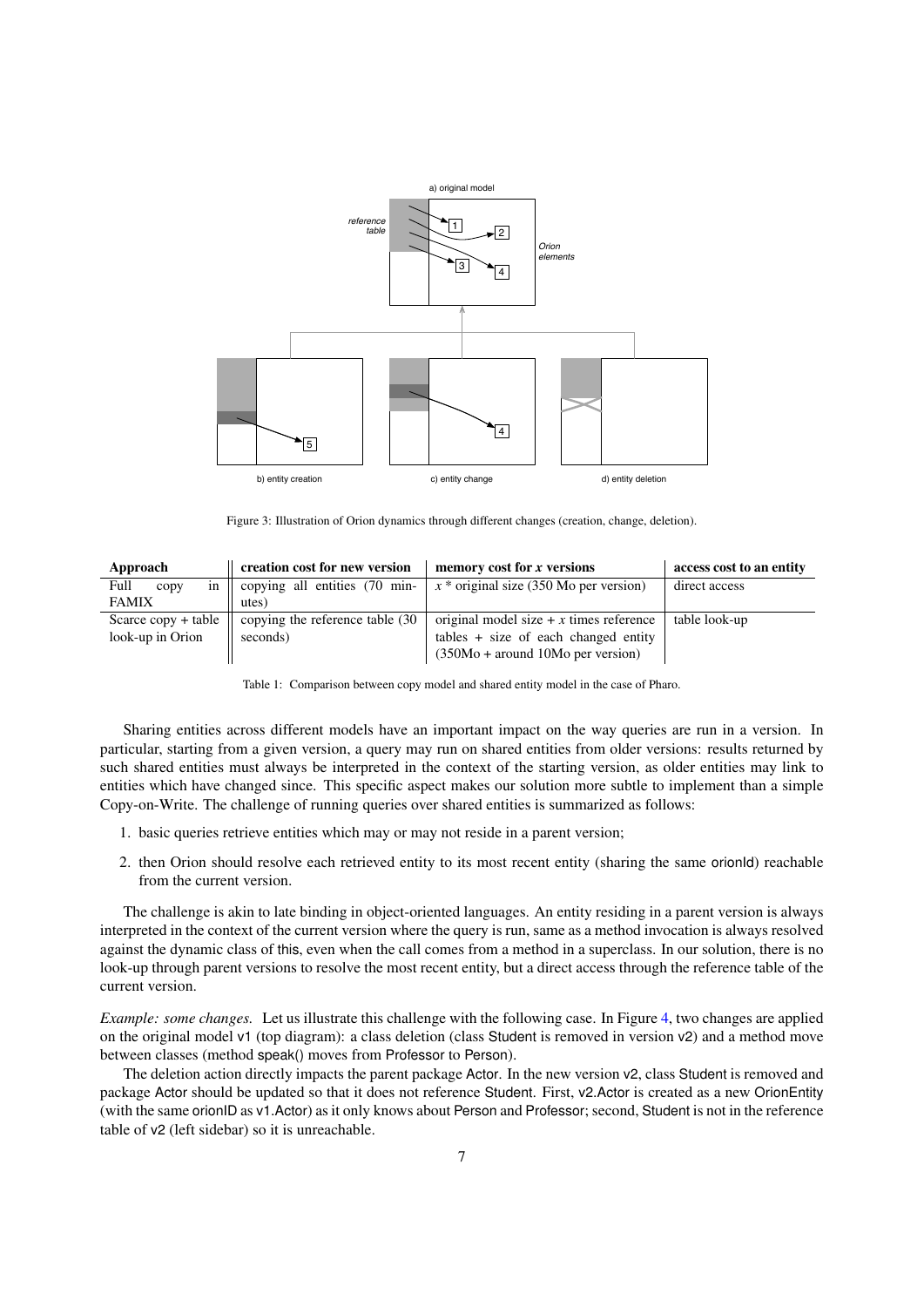

Figure 4: Sample model with one derived version: classC is deleted from Actor and method mB1() moved from classB to classA.

The second change involves three OrionEntities for which new versions are created to mirror changes: v2.Professor does not contain method speak() anymore while v2.Person now contains it, and v2.speak() itself now refers to v2.Person as its parent class. Notice that the invocation lecture()→speak() is not touched by this change as it is still considered as an invocation on method speak(). Methods lecture() and write() are not updated in v2 because they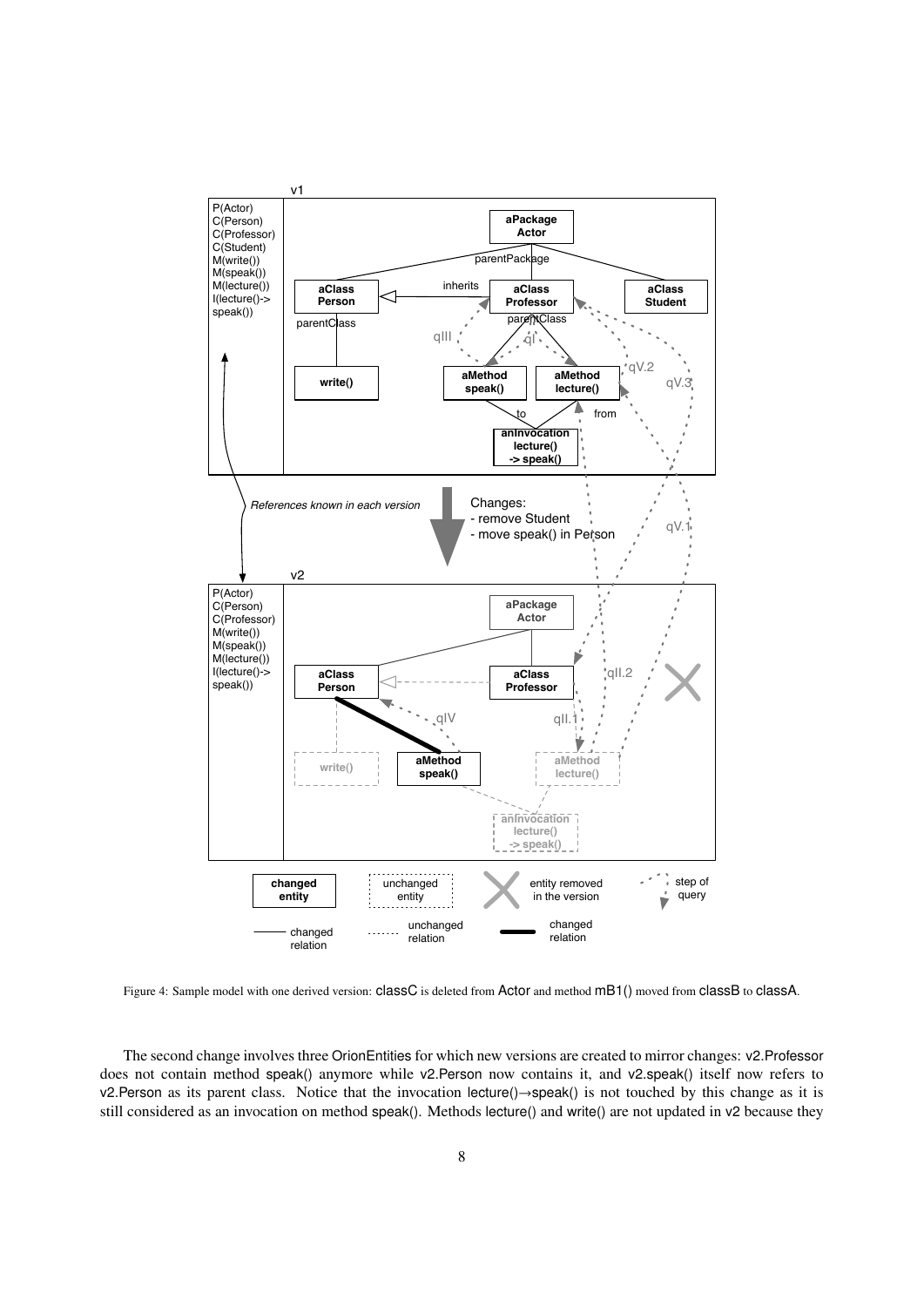are not directly impacted by the changes from v1 to v2.

Notice how we use the dotted notation version.element to refer unambiguously to an OrionEntity residing in a version. For example in Figure 4, v1.Person refers to Person in the original model. v2.Person is a new element which shares the same orionID. v1.write() and v2.write() represent the method write() in their respective version, but the entity is actually shared.

*Example: queries.* The following queries illustrate, from basic to more challenging cases, how navigation across shared entities is resolved in Orion. A query takes two parameters: a target entity and the current version as a context (v1 or v2). The general algorithm for processing basic queries takes two steps. First, the query is actually run against the target entity and returns entities which possibly originate from different versions. Second, for such entities, orionIDs are matched against the reference table of the current version to retrieve the latest entities corresponding to each orionID.

In Figure 4, several queries are represented, from basic to more complex, which we explain below. qV and qVI especially illustrate the challenge of shared entities.

- qI v1.Professor.getAllMethods() → {v1.speak(), v1.lecture()}. This query returns all methods of the class Professor in the context v1.
- $qII v2$ .Professor.getAllMethods()  $\rightarrow$  {v1.lecture()}. lecture() exists in v2 but resides in v1, because this entity has not been modified. This is the standard case of shared entities between versions. Since lecture() is in the reference table of v2, it is reachable. Since a specific v2.lecture() does not exist, the reference actually points to the most recent entity with respect to v2, which is v1.lecture().
- $qIII v1$ .speak().getParentClass()  $\rightarrow v1$ .Professor. This query runs in the context of v1, giving the original view of the model.
- $qIV v2$ .speak().getParentClass()  $\rightarrow v2$ .Person. This query runs in the context of v2. It returns a different result than qIII respecting changes applied in v2.
- $qV v2$ .lecture().getParentClass()  $\rightarrow$  v2.Professor. As noted for qII, v2.lecture() is actually v1.lecture() and the query is run against the later (represented by step qV.1 in Figure 4). Then the query resolves in two steps: first message parentClass sent on v1.lecture() retrieves v1.Professor; second, since the query runs in the context of v2, Orion retrieves the correct v2.Professor from the reference table of v2 using the orionID as the common denominator.
- $qVI v2$ .lecture().getParentClass().getAllMethods()  $\rightarrow$  {v2.lecture()}. This is a composed query. Here we get the same scenario than with qV (v2.Professor) but in addition we query all its methods as in qII, which returns its sole method v1.lecture() in the version v2.

Queries qV and qVI show the subtlety of running queries on shared entities. First, query qV is launched on v2.lecture() but actually runs on v1.lecture() - since it is shared between v1 and v2. Second, when a query is run in a version, it must follow changes related to this version: in query qVI, v2.lecture() is v1.lecture(), but querying element Professor selects entity v2.Professor, not v1.Professor, so that the correct set of methods is retrieved. The last query stresses that even if an entity from a parent version is returned, traversing this entity implies a resolution against the current version to retrieve changed entities. In presence of shared entities between versions, a composed query may reach entities of a parent version, not residing in the current version, yet it should always return entities as seen from the current version. A version acts as a view on a graph and from such a view the graph and its navigation should be consistent.

#### 4. Implementation

#### *4.1. Core implementation*

We detail some spots of the implementation which illustrate the dynamics of Orion. Our goal is to give enough information so that the approach can be reproduced in other meta-modeling environments such as the ones supporting EMF. We give code samples in pseudo-code for the following cases: creation of a new version, action execution, basic query. It shows Orion internals, which create changed entities and resolve an entity in the current version.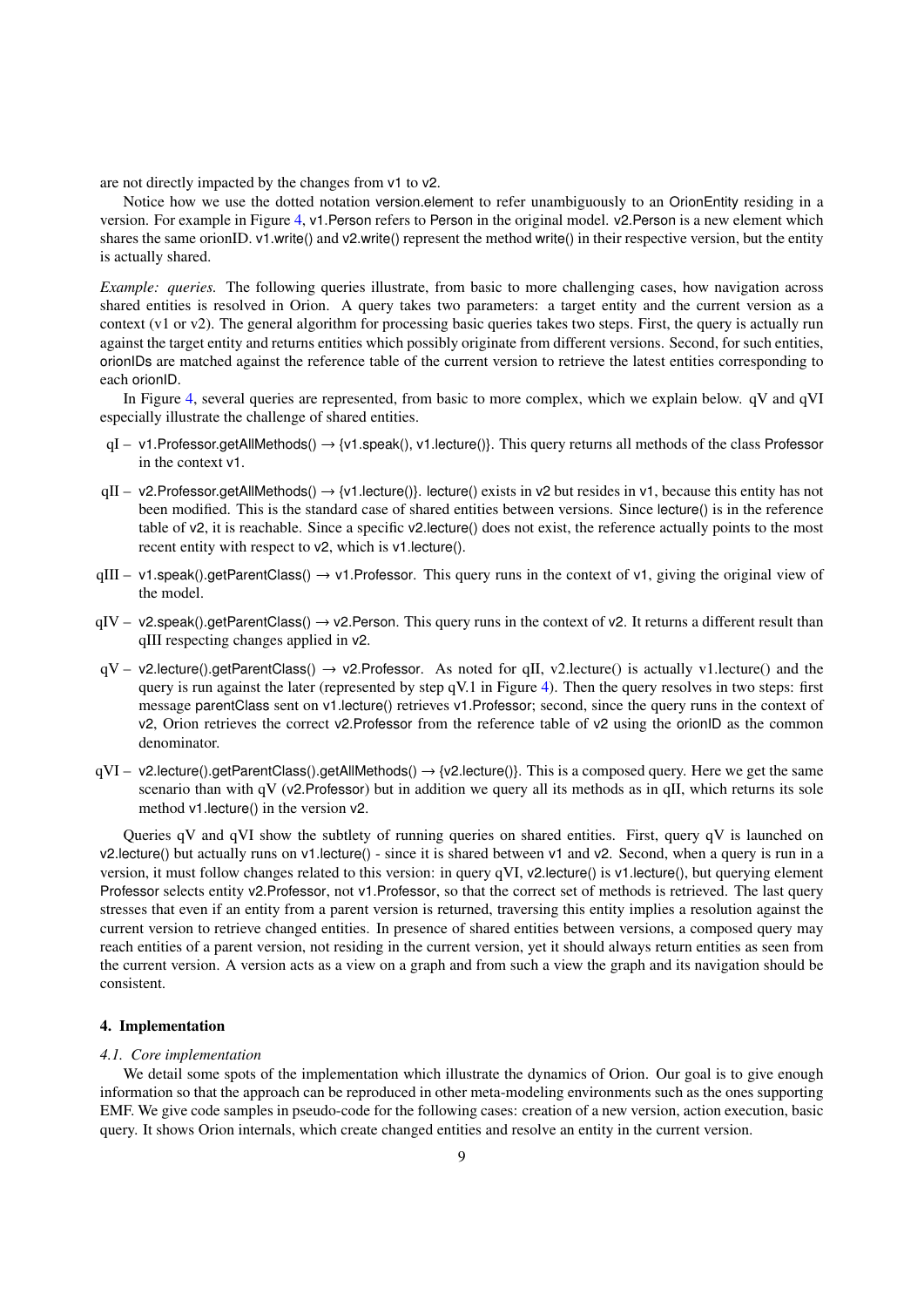*Version creation.* A new version is created from a parent version by copying the full list of references from the parent (only references are copied, not entities). The version also stores a reference to its parent version and the parent adds the version as a new child:

```
OrionModel::createChildVersion(): OrionModel {
     OrionModel newVersion = new OrionModel();
     childrenVersions.add(this);
    newVersion.setParentVersion(this);
     for(OrionEntity entity: entities()){
          newVersion.addEntity(entity); }
    return newVersion; }
```
*Action execution (Move method).* An instance of OrionAction runs to modify the current version but also stores information about the execution (current version, target entity, specific parameters of the action) to keep track of changes. Parameters are stored in instance variables of the action, set at initialization. To move a method from its current class to another class, ActionMoveMethod needs three parameters: the current version as orionContext, the method as targetEntity, and the target class as targetClass.

The method run of the action retrieves the entities concerned by the change from the orionContext then directly update these entities. The orionContext (the current version) takes care of copying entities from the parent version and updating its reference table. ActionMoveMethod touches three entities: the method and the two classes. Its method run updates the links between those three entities to apply the change.

```
ActionMoveMethod::run(): void {
```

```
OrionMethod method = orionContext().retrieveEntity( targetEntity() );
OronClass oldClass = orionContext(). retrieveEntity(method(). parentClass() );
OrionClass newClass = orionContext().retrieveEntity( targetClass() );
oldClass.methods().remove(method);
```
newClass.methods().add(method); method.setParentClass(newClass); }

The method retrieveEntity from OrionModel first checks whether the entity resides in the model. In this case it means that the entity has already been changed and can be directly modified. Otherwise, it makes a shallowCopy of the entity since it comes from a parent version. shallowCopy copies only references to other entities as well as the orionId.

```
OrionModel::retrieveEntity(OrionEntity anEntity): OrionEntity {
     if( contains(anEntity) ) {
          return anEntity;
     } else {
          OrionEntity changedEntity = anEntity.shallowCopy();
          changedEntity.setModel(this);
          return entities().add(changedEntity);
     }}
```

```
OrionModel::contains(OrionEntity anEntity): boolean {
    return this == anEntity.model(); \}
```
*Query execution.* The main concern of queries in Orion is that they always return entities as seen through the current version. Basic queries, which directly access entities in a model, needs to be adapted in Orion to resolve direct access in the context of the current version.

```
OrionMethod::parentClass(): OrionClass {
    return parentClass.currentVersion(); }
```
The naive implementation of current Version below looks for the entity with the same orionId in the current model. However, it involves the traversal of the reference table (entities()) each time an entity needs to be resolved. Care is needed to optimize this method as well as the traversal. A straightforward optimization is to first test whether the entity belongs to the current version using OrionModel::contains (see above), otherwise to launch the traversal. A more general optimization is to use an efficient data structure such as a search tree to implement the reference table.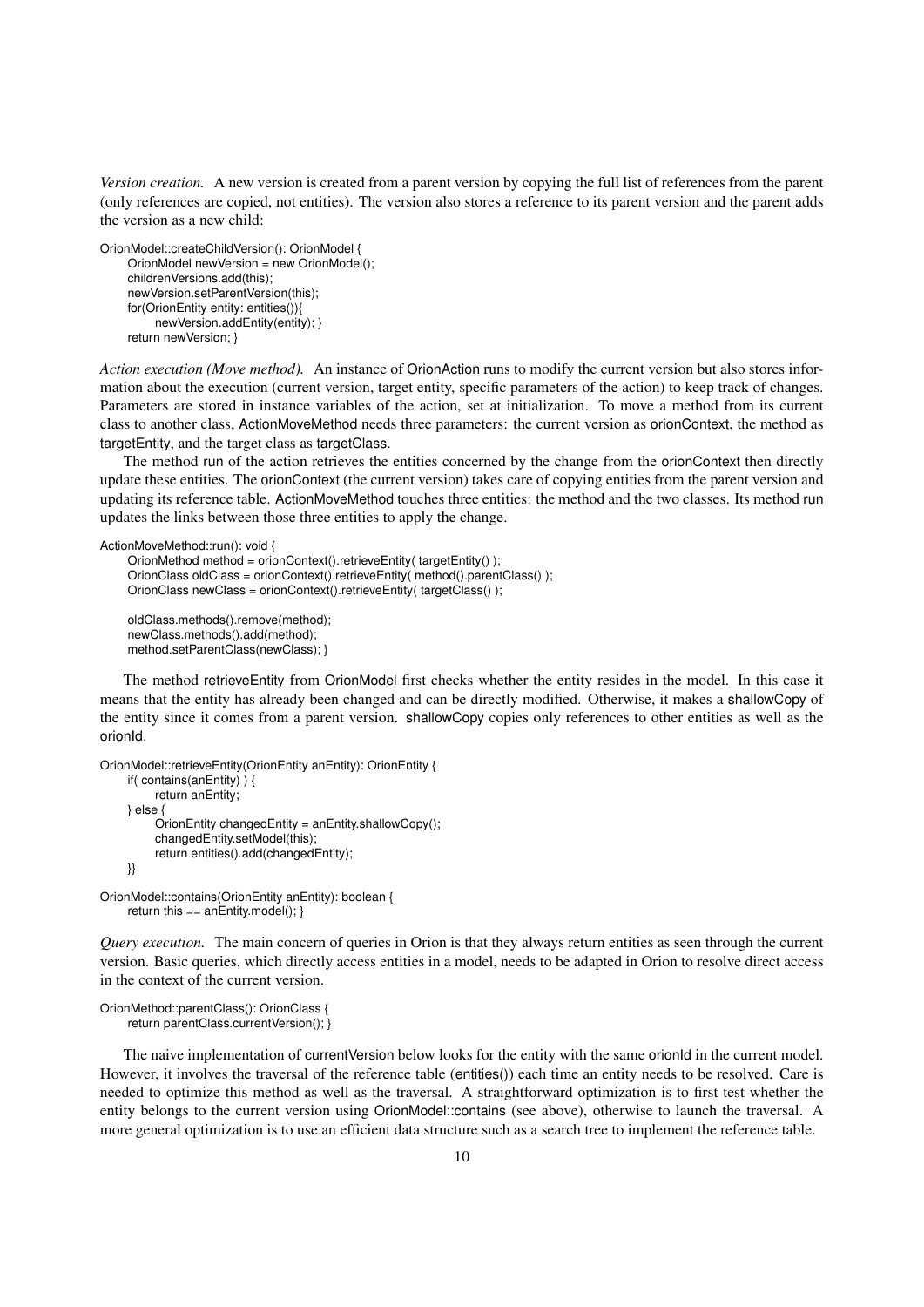```
OrionEntity::currentVersion(): OrionEntity {
     for(OrionEntity entity: OrionContext.currentModel().entities()){
          if( entity.orionId == orionId ) {
                return entity; } }
     return null; // should never happen
  }
```
Complex queries are built on basic queries to compute more information. They always get the most recent entities from basic queries and thus do not require adaptation in Orion. This is especially interesting as most analyses are built with complex queries, enabling reuse of existing tools, while basic queries (which require adaptation) form a limited set fixed by the meta-model.

#### *4.2. Experimental Orion browser: removal of cyclic dependencies between packages*

We designed and implemented Orion, an infrastructure for reengineering, as a realization of the requirements of Section 2 and proof of concept of our vision. We developed an experimental version browser dedicated to the analysis of cyclic dependencies between packages. It serves as the central place for running version and cycle analyses (shown in Figure 5). This section describes the core functions of the browser with respect to our vision, illustrated in the context of cycle removal. We do not claim that this browser is the sole solution to manage simultaneous versions. It is an illustration of our vision and of possibilities currently offered by Orion.

We distinguish two parts in the browser layout: top row for navigation in the system, bottom row for task analyses and change assessment. The reengineer interacts with the browser by selecting elements in the different panels and opening a contextual menu.



Figure 5: An Orion browser dedicated to cycle removal.

The navigation row at the top is built from two main panels: the left-most panel shows the tree of model versions. The second panel is a sliding navigation browser of the selected version, embedded in the Orion browser (middle and right panels in Figure 5). It first displays the list of entities by group (all packages, all classes. . . ). It is possible to browse entities by selecting a group. Then by selecting an entity, a new panel opens on the right of the current panel with all linked entities (in Figure 5, selected method in middle panel displays groups of linked entities in right panel (accesses, invocations. . . ), which can be browsed in turn). In the first panel (left), one can create a new child version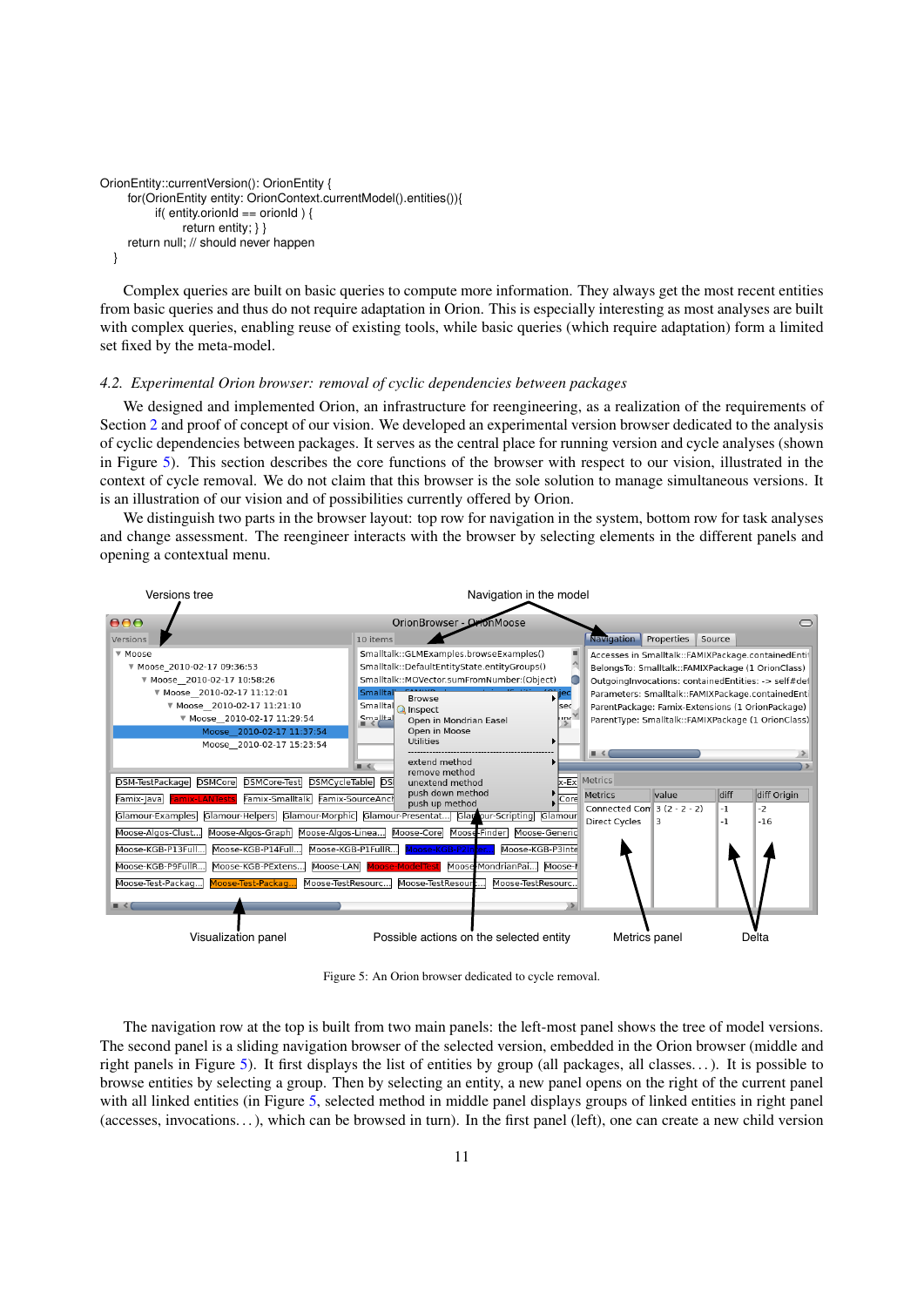from the selected version, or delete an existing one (from a contextual menu) *[Req4]*. Another action accessible on the selected version is to display the sequence of actions leading from the original model to the version *[Req6]*. Each entity in the second panel (middle) defines the list of reengineering actions enabled on itself, like moving a method to a class, or moving a class to a package *[Req2]*. A dedicated contextual menu is accessible, listing possible actions (see the pop-up menu in Figure 5). Applying an action produces a change which is recorded in the currently selected version. By default, the reengineer can browse and filter the full set of entities in the model. But the reengineer can also switch to changed entities in the second panel to only show entities which have already changed in the selected version.

The bottom row is for analyses and assessment. It contains one large visualization panel and another panel for displaying metric measures. This part of the browser is customized with specific visualizations and metrics for the current task *[Req1, Req5]*. It shall not necessarily display all information relevant for the task at hand, but rather be a starting point to launch more complex and intensive analyses, depending on the assessment of the reengineer for the current situation *[Req3]*.

*Visualization.* Figure 5 shows a very simple visualization in the bottom left panel dedicated to highlight strongly connected components (SCC) involving packages. This visualization has been chosen because it is both space-savvy (not requiring a complex graph layout nor a large matrix) and time-efficient (using Tarjan algorithm for detecting SCCs in linear time [Tar72]). Each boxed label represents one package. Colorized boxes indicate packages which belong to the SCC involving all packages of the same color. Hence, the reengineer gets a fast overview of cyclic dependencies in the system and can focus on each problematic subset (that is, each SCC) separately. From the visualization, he can select a single SCC and launch from a contextual menu a more sophisticated visualization such as eDSM [LDDB09] to perform a detailed analysis and devise the plan of actions (not shown).

*Change impact metrics.* The bottom right panel displays properties of the system dedicated to the task at hand. Such properties are chosen to assess the current version with respect to the global goal and to follow the progression from the original model. In line with the visualization, we only use simple metrics in the browser. More sophisticated metrics are only useful in specific analyses. In this case, following the number and size of strongly connected components is a good indicator of progression toward the objective (no cycle implies no SCC). We also include the number of direct cycles, which are a primary target for reengineering. Figure 5 shows these two metrics with their values and two change indicators: difference with the parent version and difference with the original version. More specifically, the value of "Connected Components" is *3 (2 - 2 - 2)*, which indicates three strongly connected components, each composed of only two packages. This is of good omen for the next versions. The last column of "Direct Cycles" shows −16, which means that 16 direct cycles have been removed in this version, compared to the original model.

Again this browser is just an illustration of the Orion infrastructure.

#### 5. Benchmarks & case studies

In this section we run three benchmarks showing that Orion scales up well in terms of memory usage without slowing too much the time necessary to run queries. We compare our approach with the full model copy, which defines the baseline for computation time (no overhead at all) but does not scale up well in memory. The first benchmark shows that Orion saves a lot of memory compared to the full copy approach. The second benchmark shows that the time overhead induced by Orion on queries is acceptable for an interactive experience. The third benchmark shows that the creation time of a new version is insignificant in Orion, while it is fairly slow for the full copy approach, making it impractical in an interactive scenario. We also report on two case studies undertaken on large projects, with insights on the initial changes performed with Orion.

#### *5.1. Test data*

We ran our benchmarks against a model of Moose imported in FAMIX [NDG05]. We will call this model *Famix-Moose* from now on. Famix-Moose is a typically large model with more than <sup>150</sup>, <sup>000</sup> entities, including <sup>721</sup> classes in <sup>69</sup> packages, <sup>8</sup>, <sup>574</sup> methods, <sup>65</sup>, <sup>378</sup> method invocations, and several other entities.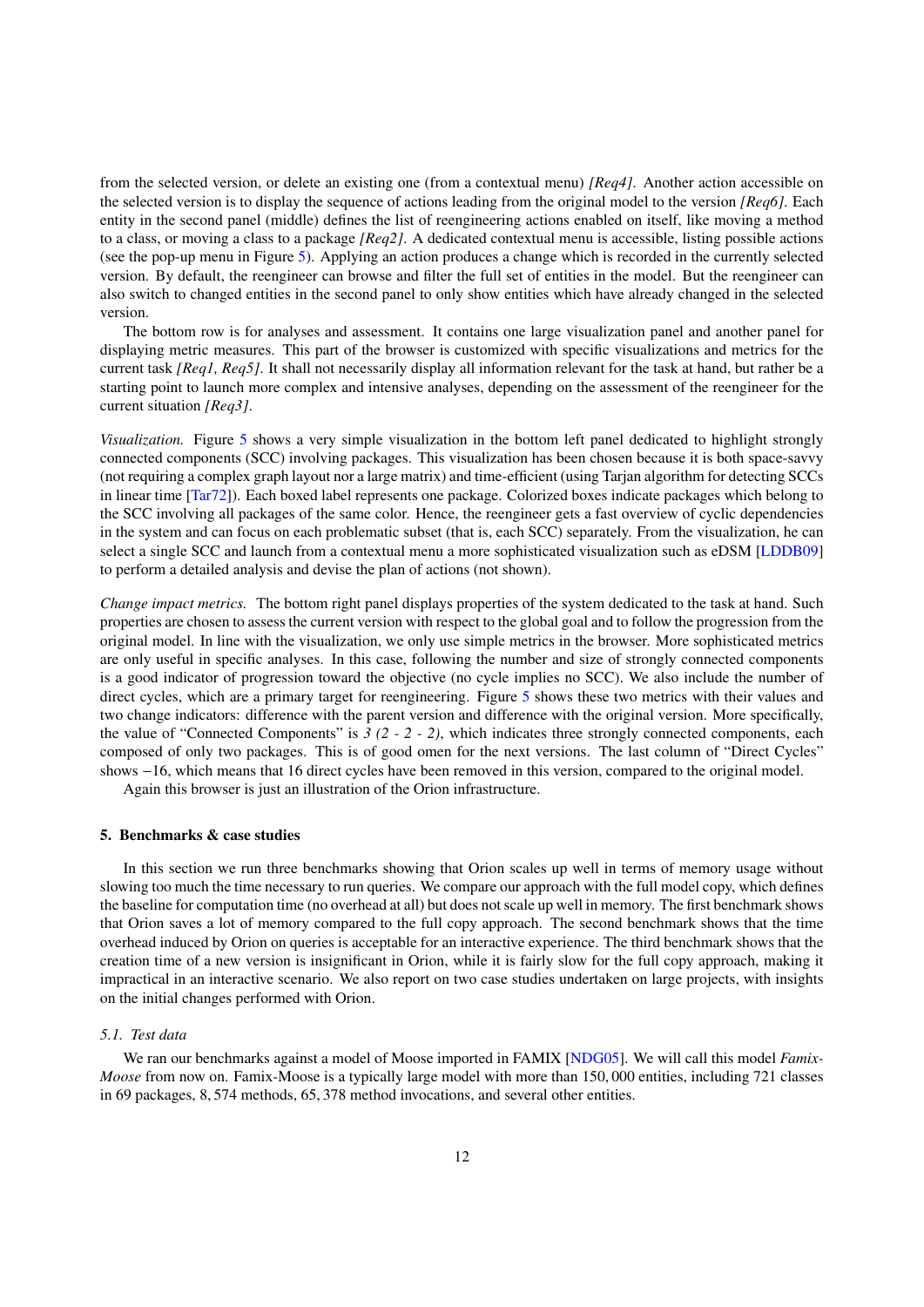#### *5.2. Memory benchmark*

Objective. This benchmark shows the difference in memory usage between Orion and the regular Moose. We devise two settings to assess this benchmark: one with a few changes per version (low impact setting), and one with many changes per version (high impact setting). The goal of the two settings is to check how the memory usage of Orion is impacted by small and large changes.

#### Experimental settings

*Regular Moose.* In this experiment, we first create the Famix-Moose model, and we copy it 20 times. Between each copy, we measure the memory used by the different models.

*Orion with low impact setting (Orion Low).* In this experiment, we first create the Famix-Moose model. Using Orion, we create 20 successive versions (leading to a total number of models in memory of 21). For each version, we do the following operation 5 times: We randomly select two methods and add an invocation between them. This modification impacts only the two concerned methods, so at most 10 entities are changed in each version (provided each method is selected once per version). Between each version creation, we measure the memory used by the different models.

*Orion with high impact setting (Orion High).* In this experiment, we first create the Famix-Moose model. Using Orion, we create 20 successive versions. For each version, we do the following operation 10 times We randomly select a method and delete it. The deletion of a method has a high impact because it changes multiple entities: linked invocation entities are deleted, methods invoking or invoked are changed, as well as its parent class and parent package. For instance in the run of this experiment, methods such as  $=$  or **do:** have been removed, forcing the copy of respectively <sup>2</sup>, <sup>917</sup> and <sup>813</sup> elements. Between each version creation, we measure the memory used by the different models.

Results. Figure 6 shows benchmark results. First point represents memory usage of the infrastructure and of the original model, which takes up to 100 mega-bytes. It is clear that copying the full Moose model induces a huge memory usage. For instance, 10 such models require almost 600 mega-bytes of memory, which is a lot even for a recent computer. On the other hand, Orion behaves very well from this point of view. To store the 20 new versions with Orion, only 220 mega-bytes are sufficient for the low setting, and 230 mega-bytes for the high setting, which is a huge improvement. The difference between low and high settings is due to the change of many entities in high setting. It makes versions of multiple entities stored in the reference table. We can also see that Orion is robust even when the changes are complex.

#### *5.3. Query time benchmark*

Objective. This benchmark shows the difference in query running time between Orion and the regular Moose. Using a full copy of a Moose model actually boils down to using the regular Moose system in the day-to-day usage, which defines the baseline for timing queries. We devise two settings to assess this benchmark: one with a few changes per version (low impact setting), and one with lots of changes per version (high impact setting). The goal of the two settings is to check how query performance of Orion is impacted by small and large changes.

#### Experimental settings

*Regular Moose.* In this experiment, we run the queries on a standard Famix-Moose model. Since copying the model does not affect the time spent in queries, we run the experiment on a single version. We perform 4 queries:

- invokedMethods, on each class of the model. This query returns all methods invoked by methods of all classes. We chose this query because it runs over all methods, browsing both changed and unchanged entities. This query is simple but retrieves a large result, while most analyses are performed on subsets with complex queries.
- allMethods, on each package of the model. This query returns all methods contained in all classes of all packages.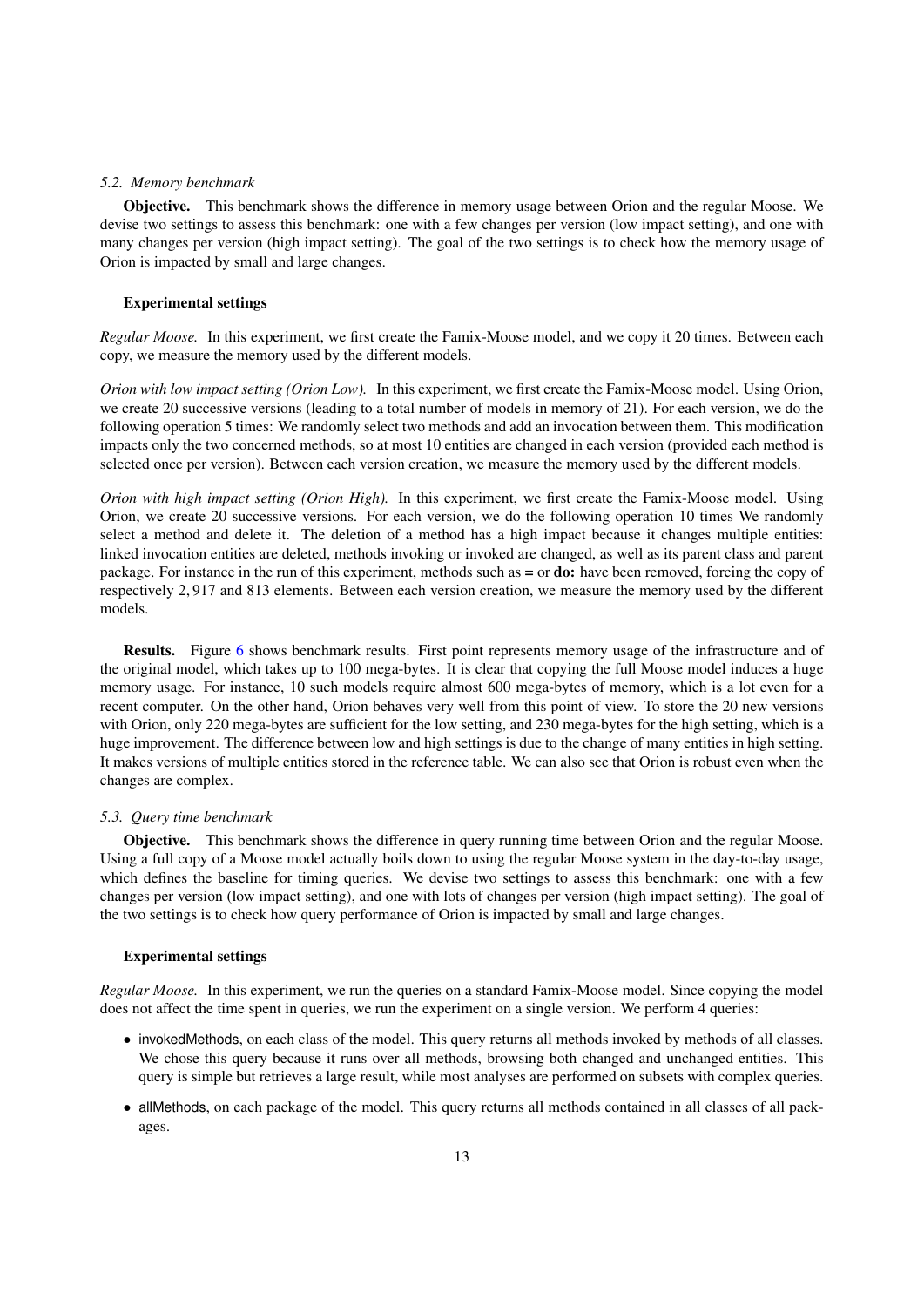

Figure 6: Memory usage in Orion vs full copy. The x-axis shows the number of versions and the y-axis shows memory usage (in mega-bytes).

- allSubclasses on each class. This query is simpler than the two preceding, but it represents a good indicator for usual queries.
- superclass on each class. This query return a simple result, as the previous one.

We perform these queries 10 times and take the mean execution time.

*Low impact setting (Orion Low).* In this experiment, we take the same setting as *Low impact setting* in Section 5.2. For each version, we measure the mean time spent to run one query. We perform the four queries on each class (or package, depending of the scope) of the model. We run these queries 10 times and take the mean time.

*High impact setting (Orion High).* In this experiment, we take the same setting as *High impact setting* in Section 5.2. For each version, we measure the mean time spent to run one query. We perform the four queries on each class (or package, depending of the scope) of the model. We run these queries 10 times and take the mean time.

Results. Figure 7 shows the result of the query invokedMethods, which is the worst result of the four queries. It shows also that results are constant and up to three times slower. Table 2 shows benchmark result averages. Orion induces an overhead on the time spent in queries which is acceptable in view of query time. This overhead does not depend on the number of versions nor on changes but on the structure used for the reference table. Nevertheless, the time overhead is not so important (see column Factor in Table 2) as to disturb the interactive experience. The High impact setting provides approximately same results than Low impact setting.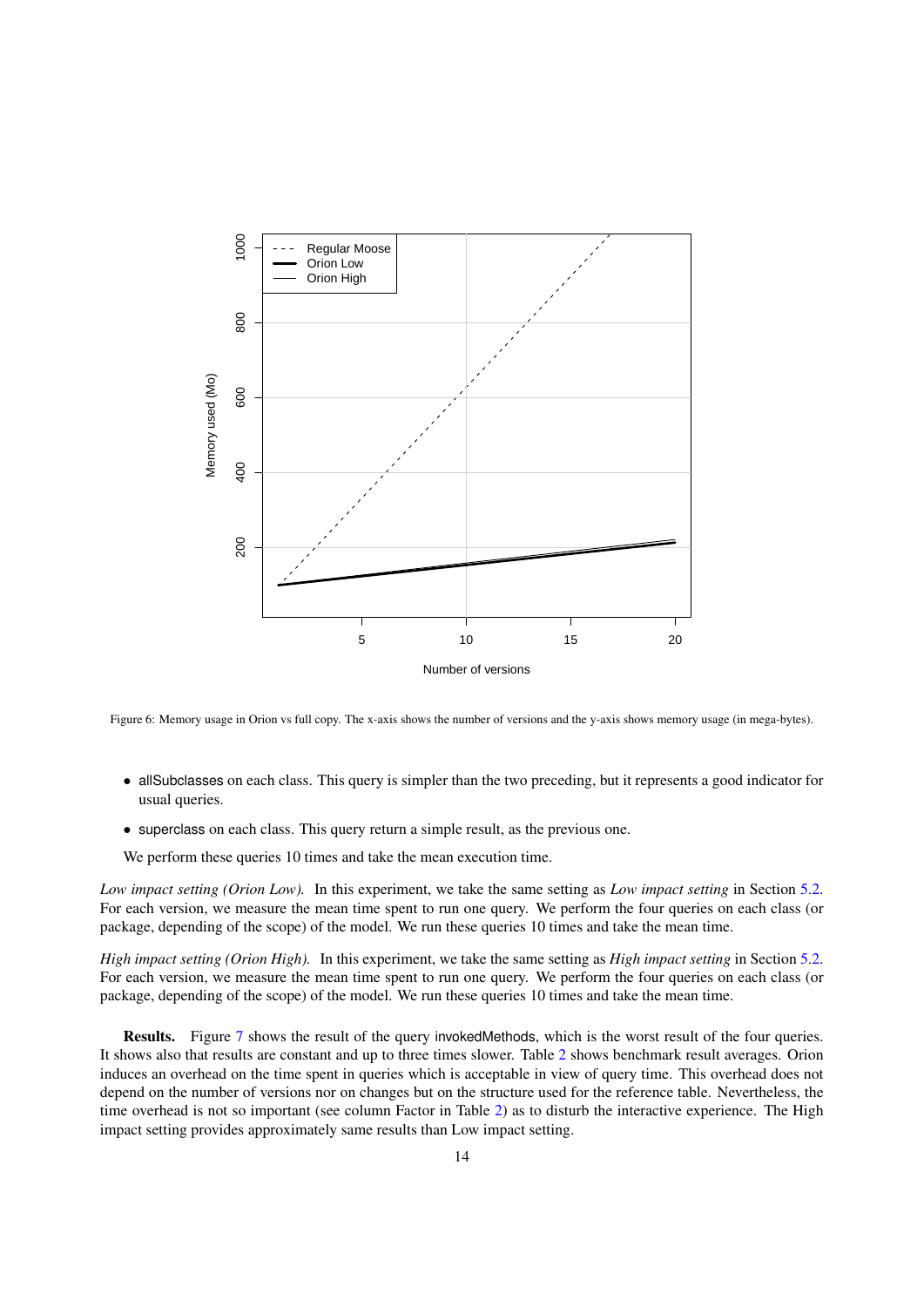

Figure 7: Comparison of time spent for the query invokedMethods (worst case) in Orion vs Regular Moose. The x-axis shows the number of versions and the y-axis shows the time spent (in seconds).

|                              | Regular Moose | Orion Low | Orion High | Factor |
|------------------------------|---------------|-----------|------------|--------|
| Invoked methods              | 735.25        | 2708.4    | 2653.45    | 3.64   |
| All methods of each package  | 9.9           | 19.05     | 20.7       |        |
| All subclasses of each class | 3.45          | 6.65      | 6.6        | 1.92   |
| Superclass of each class     | 4.55          | 5.4       | 5.45       | 1.20   |

Table 2: Average of Query time (in milliseconds) .

#### *5.4. Creation time benchmark*

Objective. This benchmark shows the difference in creation time for a new version between Orion and the regular Moose. Creation of a new version should not hamper the interactive experience in the infrastructure, supporting the workflow of the re-engineer. With the regular Moose, the creation of a new version is a deep copy of the model. With Orion, it is only a copy of the reference table.

#### Experimental design

*Regular Moose.* In this experiment, we first create the Famix-Moose model, and we copy it 10 times. We measure the time spent in copying each version and then compute the mean time of copy for version creation.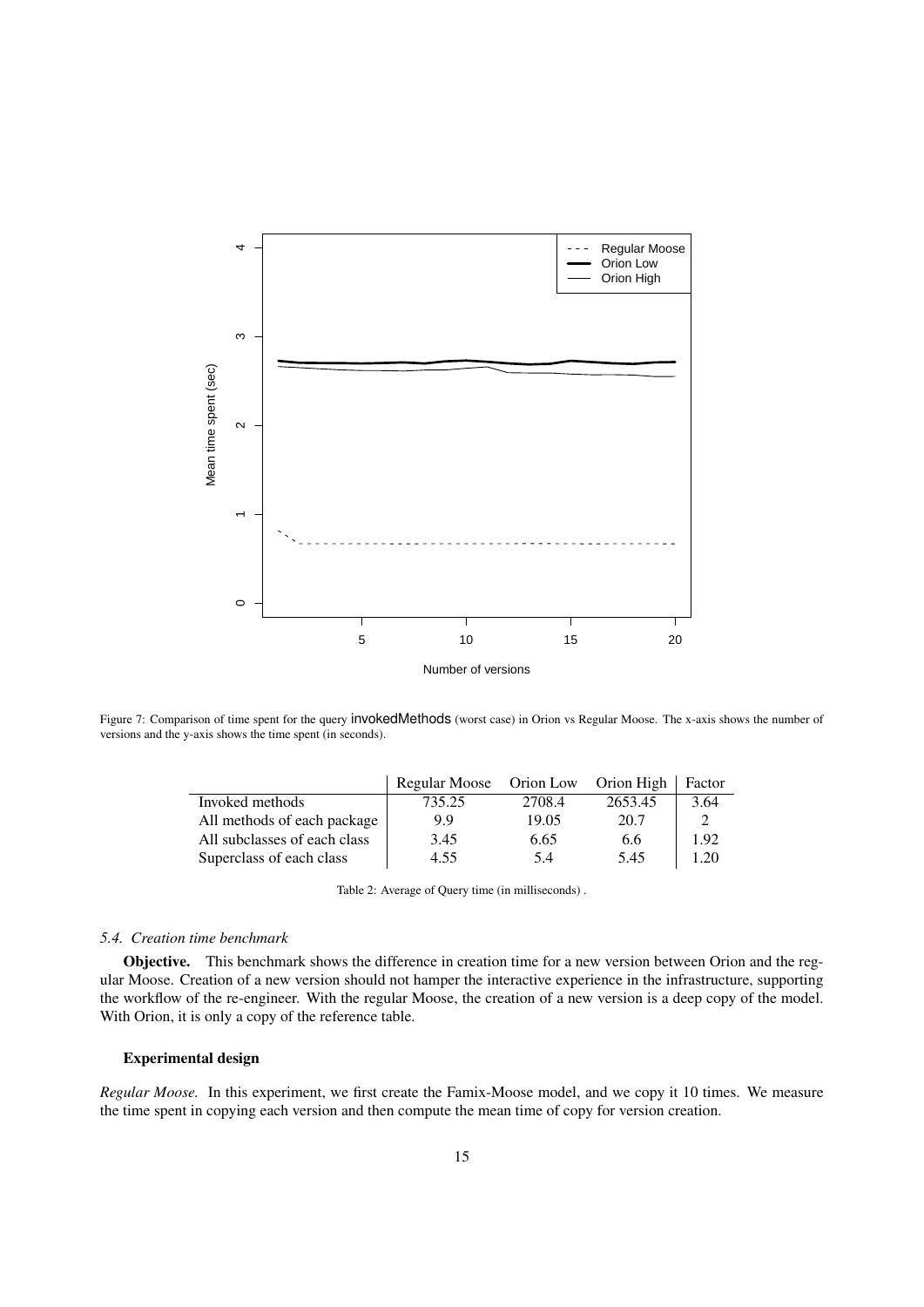*Orion.* In this experiment, we first create the Famix-Moose model. We perform 10 successive version creations (each version being the parent of the next one). We measure the time spent in creating each version. Finally, we compute the mean time of version creation. This experiment does not need change execution because Orion just copies the reference table during creation.

#### Results

- *Regular Moose:* <sup>67</sup>, <sup>45</sup> seconds
- *Orion:* <sup>3</sup>, <sup>15</sup> seconds

We can clearly see that the copy time of a Moose model (more than one minute) is impractical for an interactive tool. On the other hand, the version creation time required by Orion (around three seconds) is acceptable and should not hamper the user experience.

#### *5.5. Case studies*

We report on two case studies performed on large projects with Orion: Moose and Pharo. Moose is a software analysis platform comprising 721 classes in 69 packages. Its model contains <sup>150</sup>, <sup>000</sup> entities. Pharo is an opensource Smalltalk environment comprising 1800 classes in 150 packages. For this case study, we ran a smaller model containing <sup>685</sup>, <sup>000</sup> entities (only packages in cycles with their embedded entities) instead of <sup>800</sup>, 000.

The goal of the case studies was the removal of cyclic dependencies between packages as shown in Section 2. To customize the Orion browser for this task, we developed the dedicated visualization as well as goal metrics tracking cycle changes (Figure 5). It allows us to follow the evolution of changes, and focus on packages in cycles, for which we reuse the eDSM tool (enhanced Dependency Structural Matrix), an advanced visualization for detailed analysis of cyclic dependencies [LDDB09]. Each case study involved two experts in front of Orion. One was a reverse engineering expert who assessed cycles based on report from the browser and eDSM, while the other was an expert of the system under study who suggested changes based on the previous assessment. Once a change is applied in Orion, visualization and metrics are computed again on the changed version to follow progression or regression of the system, and a new assessment can begin. The process can be repeated until the goal is met.

*Moose.* Initial assessment of Moose showed 17 packages (among 69) dispatched in 5 strongly connected components, one involving 7 packages. 19 direct cycles between packages were detected. 7 versions were created and assessed to achieve the final objective, which removed 15 direct cycles. The 4 remaining cycles actually relates to test resources, that is are deliberate cycles created to test Moose tools. The proposed plan of actions touches 52 entities in the model with 22 actions. All were basic actions (3 class moves, 1 reference removal, 1 method delete, 17 method extensions). Among those 22 actions, 13 were readily integrated into Moose source code. The remaining 9 changes, participating in the same single direct cycle, are pending, as the involved concern might be completely refactored.

*Pharo.* The complexity of the Pharo case study is much larger as initial assessment showed 68 packages in a single strongly connected component, creating 360 direct cycles. We only report on a single 2-hours session, as the case is still ongoing. 11 versions were created during this session, impacting 110 entities and removing 36 direct cycles. 29 actions were executed, 3 of which were composite actions (merge packages, remove class). Such actions effectively extracted 5 packages from the original SCC. All actions have been integrated in the development release of Pharo.

#### *5.6. Threats to Validity*

#### *5.6.1. Benchmarks*

The aim of benchmarks is to compare our solution with a naive duplication of models. Two threats to validity are highlighted: one external validity, one construct validity. External validity claims that the generality of the results is justified [ESaSD08, PPV00]. The threat is the meta-model used by Orion. Construct validity claims that the construction and the measures are correct. The threat in this part is the randomize changes selected for benchmarks.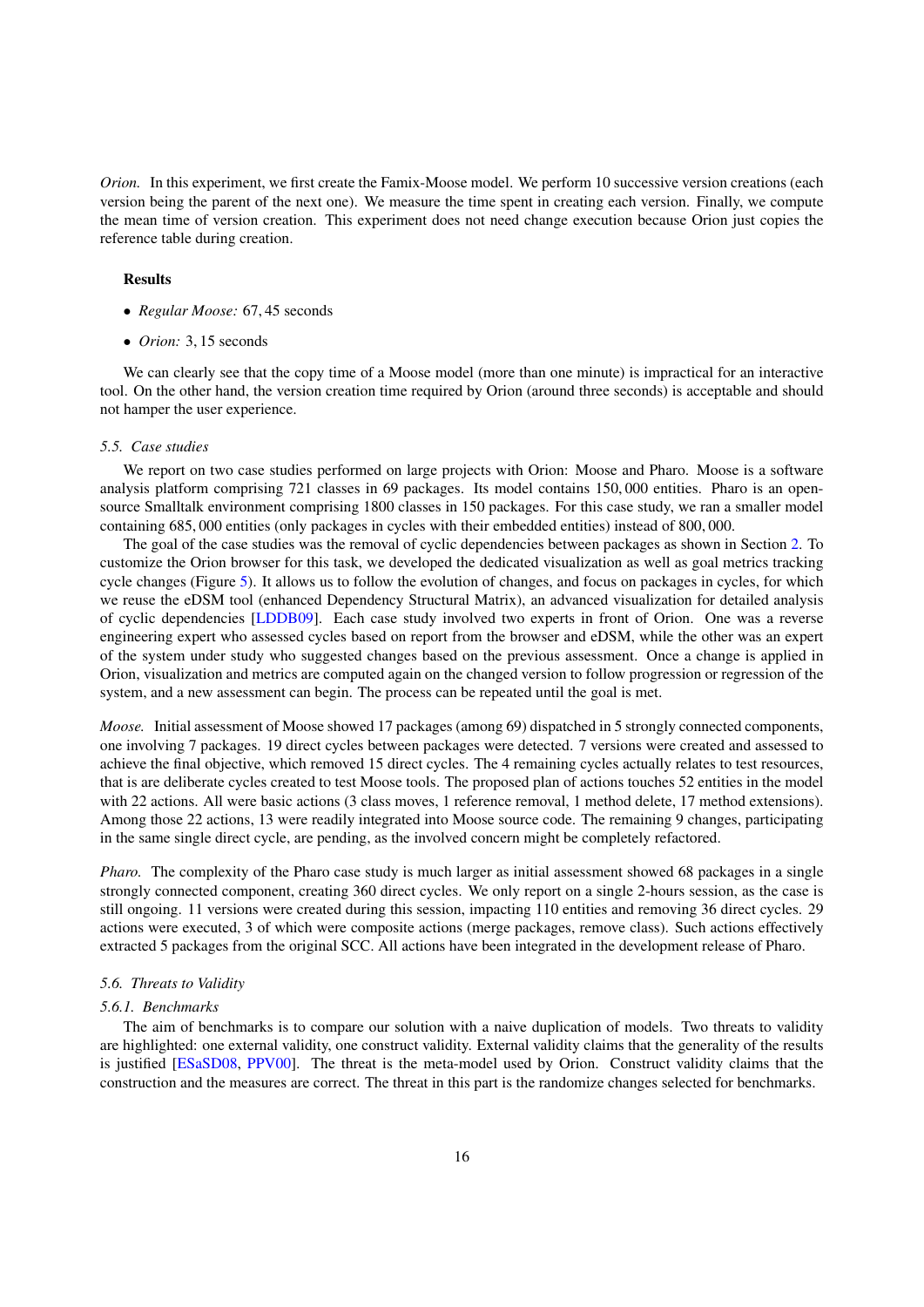*Meta-model.* The meta-model provides a reification of dependencies between elements. So, a model based on Famix has a lot of elements due to this reification. A meta-model without this kind of behavior is smaller and could have different results. However, there would still be a memory gain because sharing entities is better than copying all elements in the model.

*Randomize changes.* A change should impact more or less elements in the model, due to their relations with other elements in the model. For example, the deletion of the method Collection»at: impacts a lot of entities in the model. Some other methods can be deleted with no impact because they are not used (*i.e.,* dead code). We payed attention that in each benchmark, methods with a lot of relationships are removed such as add:.

#### *5.6.2. Case studies*

The case study made on the Moose project is possibly biased because we are maintainers of the project and we therefore know the system. But we noticed that the infrastructure still helped us to detect some unpredictable impact. We think that our own experience in this matter is useful.

The case study on Pharo has no real threat to validity. However, this study involved two people: one (the first author) knew how to manipulate Orion, the other had a deep knowledge of Pharo as a maintainer. Ideally, a single person should be able to work with the tool on his model.

#### 6. Discussion: reengineering using revision control systems

Revision control systems (like CVS and SVN) have managed version branching for decades. They offer compact way sof storing delta between versions but reengineering environments or IDEs like Eclipse do not take advantage of such incremental storage. For Eclipse, there is only one version of the source code in memory when we perform a given refactoring.

Using code versioning to support our scenario boils down to (1) create one branch in the code repository for each possible solution, (2) effectively apply changes in the code, then (3) run the analysis tools on each branch. The developer would eventually need some tools to compare versions. Note that we are not concerned by textual differences between versions but software quality assessment based on visualization and metrics of the different versions.

Such a process is possible but costly, as one has to check out multiple working copies, set up the reengineering tools for each version, apply effective changes in the code. In addition it is cumbersome to navigate and compare the versions. It makes it impractical to test numerous small solutions. In practice, developers often cannot support such costs: they give their best guess at what would be the adequate solution, apply it, and rollback if it reveals too problematic.

Overall, this process has two drawbacks:

- it consumes time and resources, as the developer has to switch between analyses and reengineering environments, work directly with the code, version its code so as to move forward and rollback between changes. Moreover, it breaks the flow of work while one has to deal with these multiple concerns.
- due to these costs, it is impractical to compare multiple alternative solutions as one should produce the code for each solution.

These drawbacks are not present in Orion due to a single environment for analyses and reengineering. Moreover, as Orion works on models, it does not change source code, and make available comparison of multiple alternative solutions. It allows us to import only one time the source code as model and to work on version without changing the original model.

All the requirements listed in Section 2 are supported by Orion. We show them partially in Section 4.2, but all these requirements can be implemented in Orion:

• Req1. In the reengineering environment, we can assess the current situation thanks to all the reengineering tools.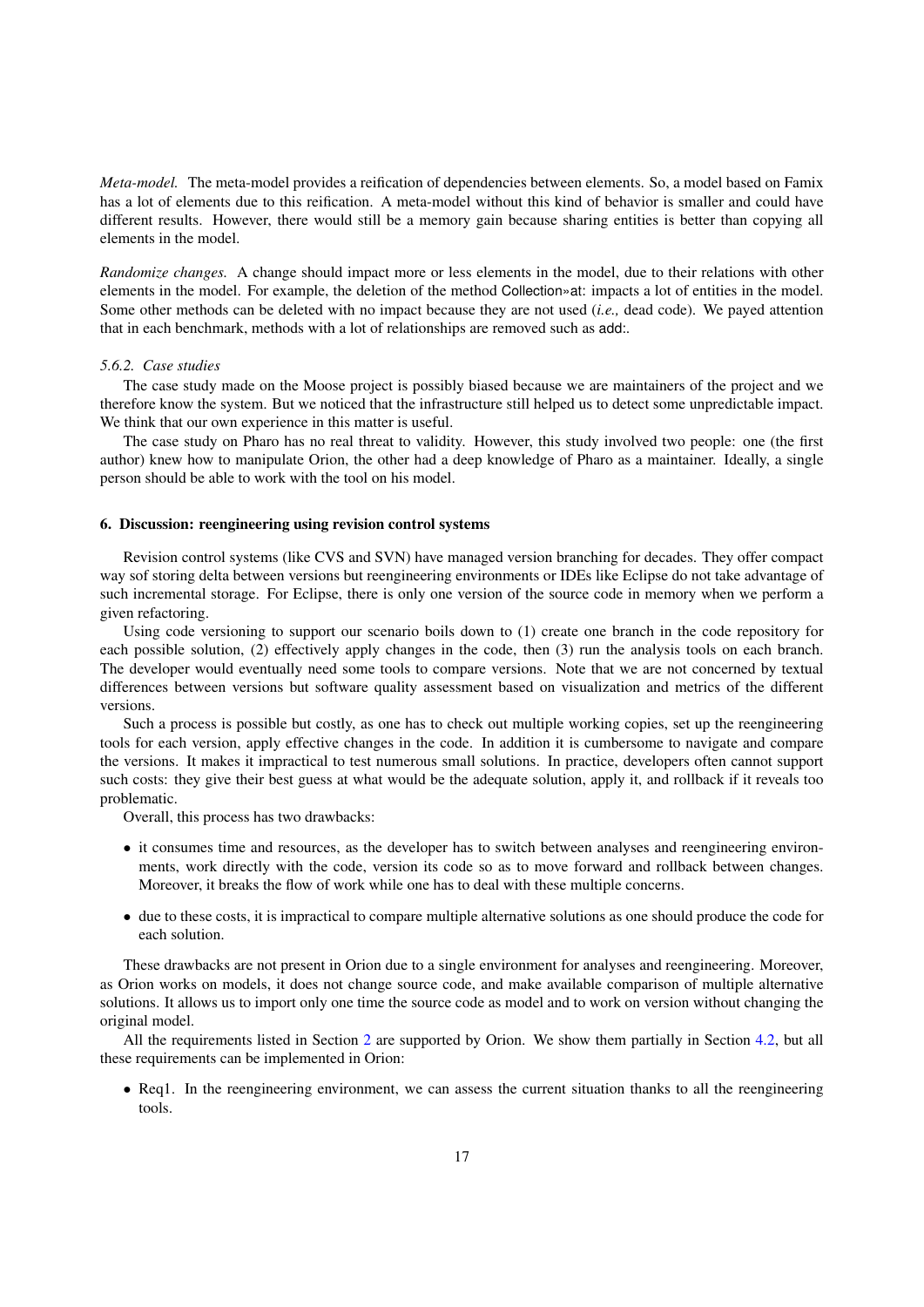- Req2. The granularity is the same one than provided by FAMIX. All the dependencies are reified and the granularity is as fine as temporary variable.
- Req3. Orion allows us to run tools on each version indifferently, while sharing them.
- Req4. Branch and version navigation and creation are easily usable, as shown partially in Section 4.2.
- Req5. Orion makes use of the Moose environment. Comparing versions is available in the basic tools we built on top of Orion. Now the tools available in Moose such as Glamour make easy the implementation of new tools.
- Req6. Orion keeps in memory all changes applied to a model. Orion provides a list of changes to apply to source code. Now such a list could be executed to generate the code of a new version.

#### 7. Related work

There are three domains in relation with this work that you want to compare to: versioning mechanism, change management, and change impact analysis. To the best of our knowledge, there is no approach which supports the navigation and manipulation of multiple versions simultaneously in memory.

#### *7.1. Software configuration management & revision control*

Software Configuration Management (SCM) is the discipline of managing the evolution of a software system. It integrates Revision control which is the management of changes. It is the predominant approach to save software evolution. It allows one to manage high-level abstraction evolution.

The majority of revision control systems uses a diff based approach. They only store changes so they are efficient in memory. In our approach, we need a compromise between memory efficiency and a permanent graph access. So, the domain of revision control does not provide a model which allows us to navigate between multiple versions of a model. In fact, this is not a real goal of the revision control domain.

Smalltalk basic mechanisms to record changes dynamically is called a changeset. A changeset captures a list of elementary changes that can be manipulated, saved to files and replied if necessary. However, in Smalltalk systems only one single version of a system can be refactored at a time, even if changeset containing several versions can be manipulated. The same happens with Cheops and change-oriented methodology and IDES [Ebr09]. In [Rob08], the author argues that managing changes as first-class entities is better than traditional approaches. The implementation of this approach records fine-grained changes and provides a better comprehension of changes history. This approach is applied on a single version of source code. Orion integrates first-class changes as each action is represented by an object. It allows the developer to have fine-grained information.

In [BMZ+05], three tools are compared: Refactoring Browser, CVS and eLiza. A refactoring browser transforms source code. It has basic undo mechanism but does not manage versions. So, it is really useful for refactoring source code but it works on a current model of source code. It is not really adapted for the application of various analyses on different versions. CVS (Concurrent Versions System) works on file system and supports parallel changes. However since CVS does not include a domain model of the information contained in the files they manipulate, it is difficult to use a CVS model to perform multiple analyses on various versions. It is possible but limited. The third element compared in this paper is eLiza. This system from IBM has been created to provide systems that would adapt to changes in their operational environment. This system provides a sequential versioning system because only one configuration can be active. This system is not adapted to our subject because it is based on an automatic change system in relation with the environment.

Molhado [NMB05] is a SCM framework and infrastructure which provides the possibility to build version and SCM services for objects, as main SCM systems provide only versioning for files. As it is flexible, the authors work on several specific SCM built on Molhado: web-based application [NMT05], refactoring aware [DMJN07] to manage changes and merge branches. The main topic of Molhado is to provide a SCM system based on logical abstraction, without the concrete level of files management. This approach is orthogonal to Orion because it controls changes while Orion simulate changes. There are some similarities between the two approaches and it is probable that Orion could integrate a SCM, in the future.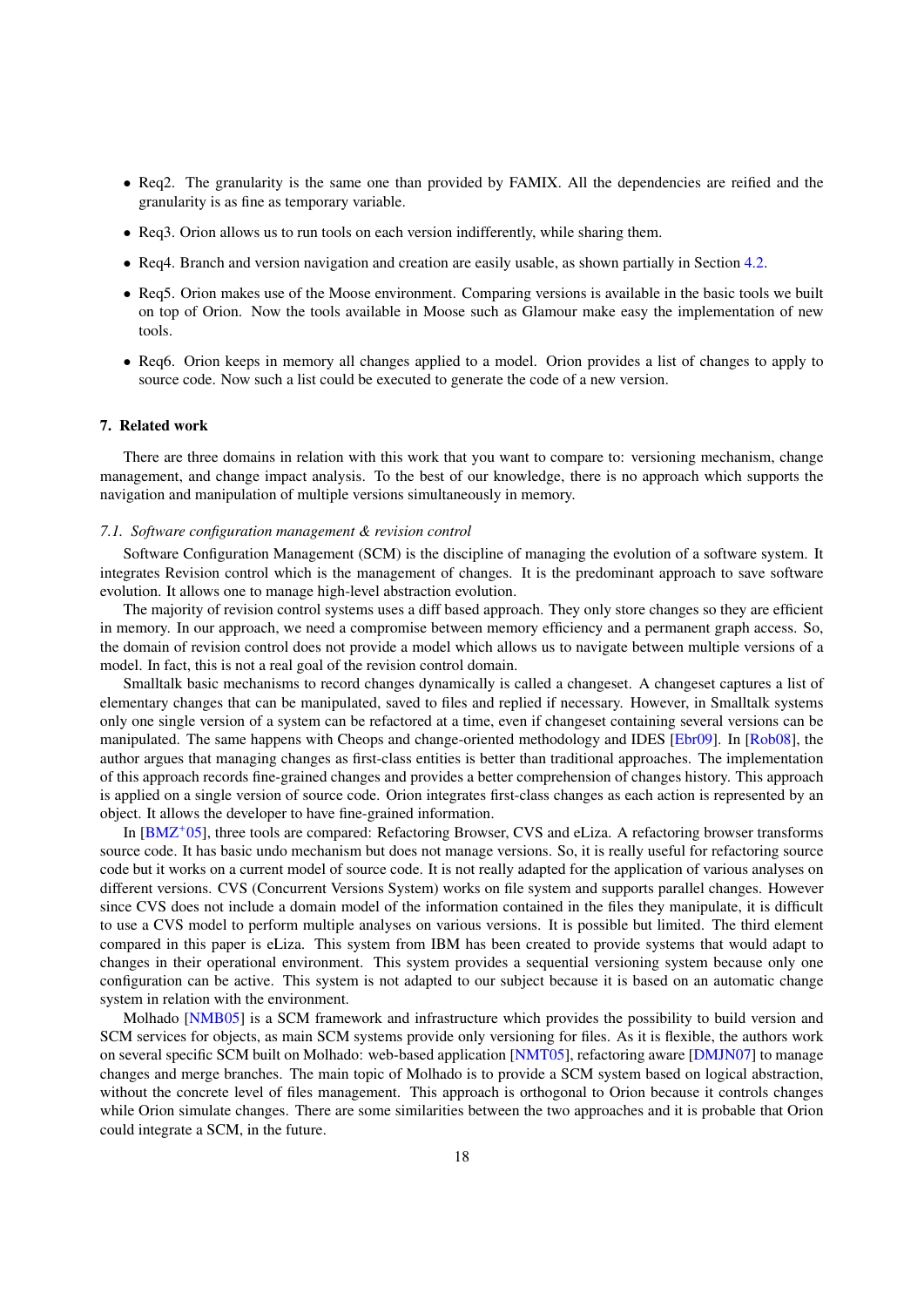#### *7.2. Change impact analysis*

Compared to Software Configuration Management (SCM) and Revision Control System, which supports change persistence and comparison, the domain of change impact analysis deals with computing (and often predicting) the effect of changes on a system. Our approach is orthogonal to change impact analysis. Tools performing change impact analysis can be used in the Orion infrastructure to perform change assessment on a version and guide the reengineer when creating new versions and testing new changes. We structure the domain in two parts: change model, which could inspire future work on the Orion meta-model; change assessment, which provides tools and analyses (metrics, visualization, change prediction).

*Change model.* Han [Han97] considers system components (variable, method, class) that will be impacted by a change. The approach is focussed on how the system reacts to a change. Links between these components are association (S), aggregation (G), inheritance (H), invocation (I). Change impact is computed based on the value of a boolean expression. For example a change is considered as S H+G. This work has been reused in [ALS06]. The class-based change impact model [CKKL02] is based on the same semantics, with a more general model. It analyzes history and identifies classes which are likely to change often. These approaches use the same type of link between elements as Orion. This type of analysis is not included in Orion, our approach provides metrics and visualization based on the direct analysis of the model. In the future, it will be possible to integrate a similar approach, as Orion knows which entities are modified.

An history-based approach is Hismo [Gir05], a meta-model for software evolution. This approach is based on the notion of history as a sequence of versions. A version is a snapshot taken at a particular moment. It makes version from the past based on a copy approach: each version is a FAMIX model. It has some similarity with our idea, however, it is a copy-based approach, so it is impractical to perform interactive modifications. Another difference is that our idea is based on analysis of the future, Hismo is a study of the past. In [Gir05], the author proposes some metrics to compare which elements have changed. In our approach the goal is to have a notion of impact of a change.

Other models exist as [ALS09] which proposes a technique based on a probabilistic model, a Bayesian network is used to analyze the impact of an entry scenario. Orion is not concerned by this type of model because it provides the real modification of models.

*Change assessment.* [LO96] and [Lee98] propose an algorithm for analyzing of change impact with the detection of inheritance, encapsulation, and polymorphism. The algorithm proposes an order of changes based on the repercussion on self, children and clients. This method is the first one applied to an object model. It is also restricted to classes. Some approaches try to predict changeability, they assess the impact of a change to a code location by looking at previous change impact upon this location. This domain could be used in Orion to better reflect the impact of changes. [CH07] presents a decision-tree-based framework to assess design modularization for changeability. It formalizes design evolution problem as decision problems, model designs and potential changes using augmented constraint networks (ACN). [ACdL99] uses metrics comparison to try to predict the size of evolving Object-oriented systems based on the analysis of classes impacted by a change. A change is computed as a number of lines of code added or modified), but they do not provide the possibility to compare some versions and to choose one.

Other approaches propose change impact analysis based on test regression [RT01]. [KGH+94] proposes a change impact analysis tool for regression tests. In this paper they define a classification of changes based on inheritance, association and aggregation. They also define formal algorithms to compute impacted classes and ripple effects. The Chianti tool  $[RST<sup>+</sup>04]$  is able to identify tests which run over the changed source code. They can be run in priority to test regression in the system. For each affected test, Chianti reports the set of related changes. Orion cannot do this kind of analysis because it does not work on source code.

#### *7.3. Change-based environment*

Some models exist to support changes as a part of development. The Prism Model [Mad92] proposes a software development environment to support change impact analysis. This work introduces a model of change based on deltas that supports incremental changes. As it is based on deltas, it is not really possible to analyze different model in parallel.

Another work in change management system is Worlds ([WK08]). It is a language construct which reifies the notion of program state. The author notes that when a part of a program modifies an object, all elements which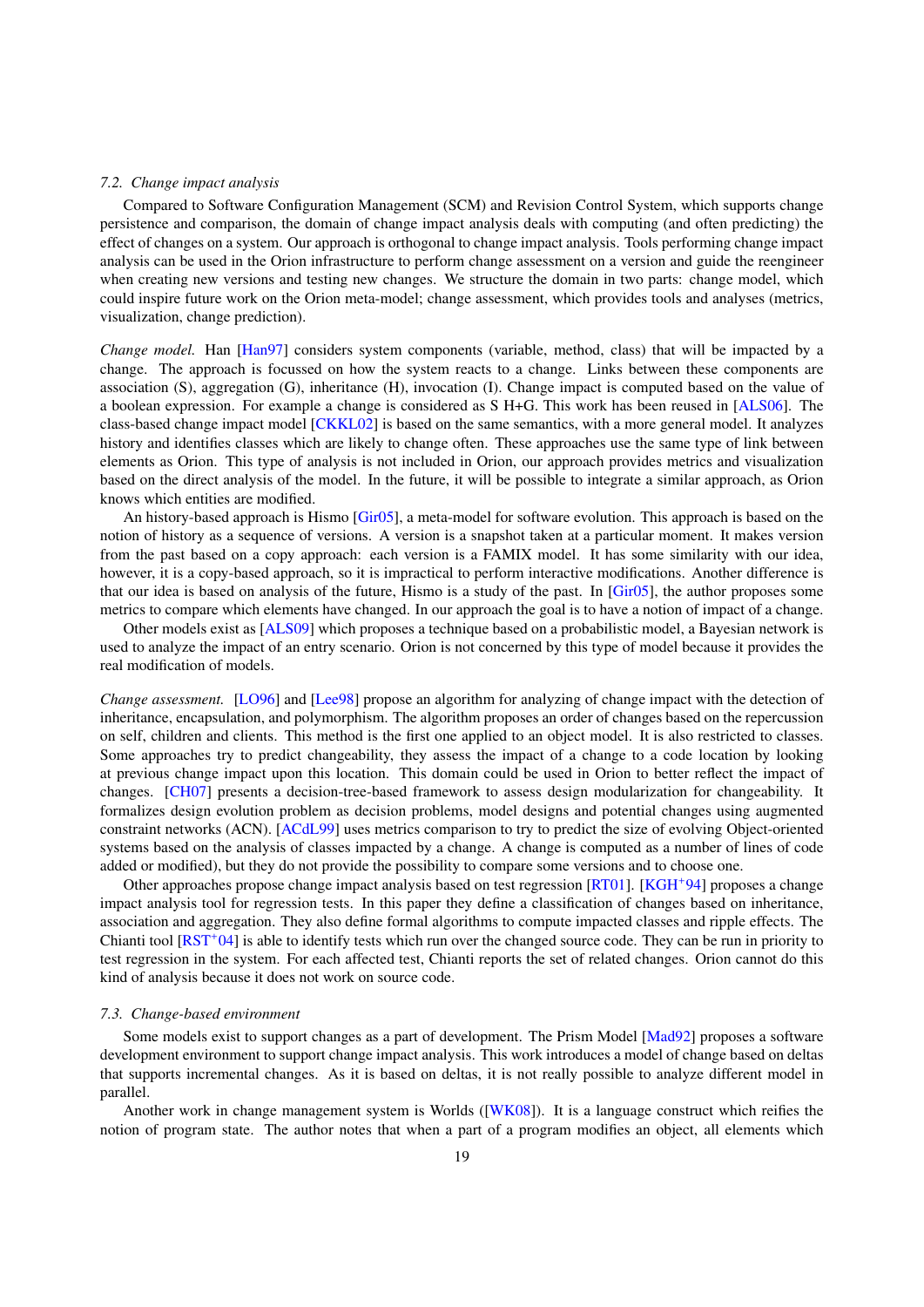reference this object are affected. Worlds has been created to control the scope of side effects. With the same idea to control side-effect but restricted to source-code, ChangeBoxes  $[DGL^+07]$  propose a mechanism to make changes as first-class entities. ChangeBoxes support concurrent views of software artifacts in the same running system. We can manipulate ChangeBoxes to control the scope of a change at runtime. Compared to orion which is structure-oriented, ChangeBoxes are used to integrate changes in a runtime environment.

Several other works [Joh88, MOR93] were previously done in this domain, but they manage only a single branch. Worlds manage several parallel universes. The limitation of Worlds is that it only captures the in-memory side effects. Compared to Orion, this work is a source code based approach, Orion is model-based. In the future, it could be possible to use this type of approach to expand Orion and populate changes on source code with mastering side effects.

The Model Driven Engineering domain and particularly Model transformation could have similar ideas with Orion approach. In [MG06], authors propose a taxonomy of Model Transformation for helping developers who want to choose a model transformation approach. In the enumeration of characteristics of a model transformation, there is no information about multiple models management. One more time, in the future, Orion could integrate a link to source code and have a bidirectional transformations mechanism, as Model transformation provides.

#### 8. Conclusion and perspectives

We present a novel approach to reengineering through simulation of changes in source code model. In particular, we claim that software maintainers should be able to assess and compare multiple change scenarios. We define user and technical requirements for an infrastructure supporting our vision, ranging from reuse of existing tools to handling simultaneous versions in memory. We implemented the requirements in Orion, our current infrastructure.

The main concern detailed in this paper is the efficient manipulation of simultaneous versions in memory of large source code models. Copy approach does not scale up in memory for such models. In Orion, only changed entities are copied between versions, unchanged entities being effectively shared. Then, basic queries take care of retrieving a consistent view of entities in the analyzed version. Our benchmarks report the large gain in memory for our approach with an acceptable overhead in query running time. Overall, it allows Orion to scale up and be usable. We have started to use Orion on two large case studies.

In future work, we plan to optimize query running time by using optimized search structure for retrieving entities between versions. We envision dedicated visualizations for change assessment. We also need to assess how our current infrastructure handles new reengineering tasks: then new tools and models need to be plugged on top of Orion and possibly adapted. In particular, we believe Orion could be a useful approach to assess automatic reengineering tools such as [ADSA09]. Such tools usually provide a refactored model without rationale for their decisions, which makes reengineers wary of the result. With Orion, we could "watch" automatic algorithms iterate over the model, creating new versions at each important step, and giving better insights on the inner working of the tool. Overall, Orion aims to provide better decision support for software maintainers.

*Acknowledgements.* We gratefully acknowledge the anonymous reviewers, as well as Nicolas Anquetil and Marcus Denker, for their comments.

#### References

- [ACdL99] G. Antoniol, G. Canfora, and A. de Lucia. Estimating the size of changes for evolving object oriented systems: A case study. In *METRICS '99: Proceedings of the 6th International Symposium on Software Metrics*, page 250, Washington, DC, USA, 1999. IEEE Computer Society.
- [ADSA09] H. Abdeen, S. Ducasse, H. A. Sahraoui, and I. Alloui. Automatic package coupling and cycle minimization. In *International Working Conference on Reverse Engineering (WCRE)*, pages 103–112, Washington, DC, USA, 2009. IEEE Computer Society Press.
- [ALS06] M. K. Abdi, H. Lounis, and H. A. Sahraoui. Analyzing change impact in object-oriented systems. In *EUROMICRO '06: Proceedings of the 32nd EUROMICRO Conference on Software Engineering and Advanced Applications*, pages 310–319, Washington, DC, USA, 2006. IEEE Computer Society.
- [ALS09] M. K. Abdi, H. Lounis, and H. A. Sahraoui. Analyse et prédiction de l'impact de changements dans un système à objets : Approche probabiliste. In *Proceedings of LMO'09*, 2009.
- [BA96] S. A Bohner and R.S. Arnold. *Software Change Impact Analysis*. IEEE Computer Society Press, 1996.